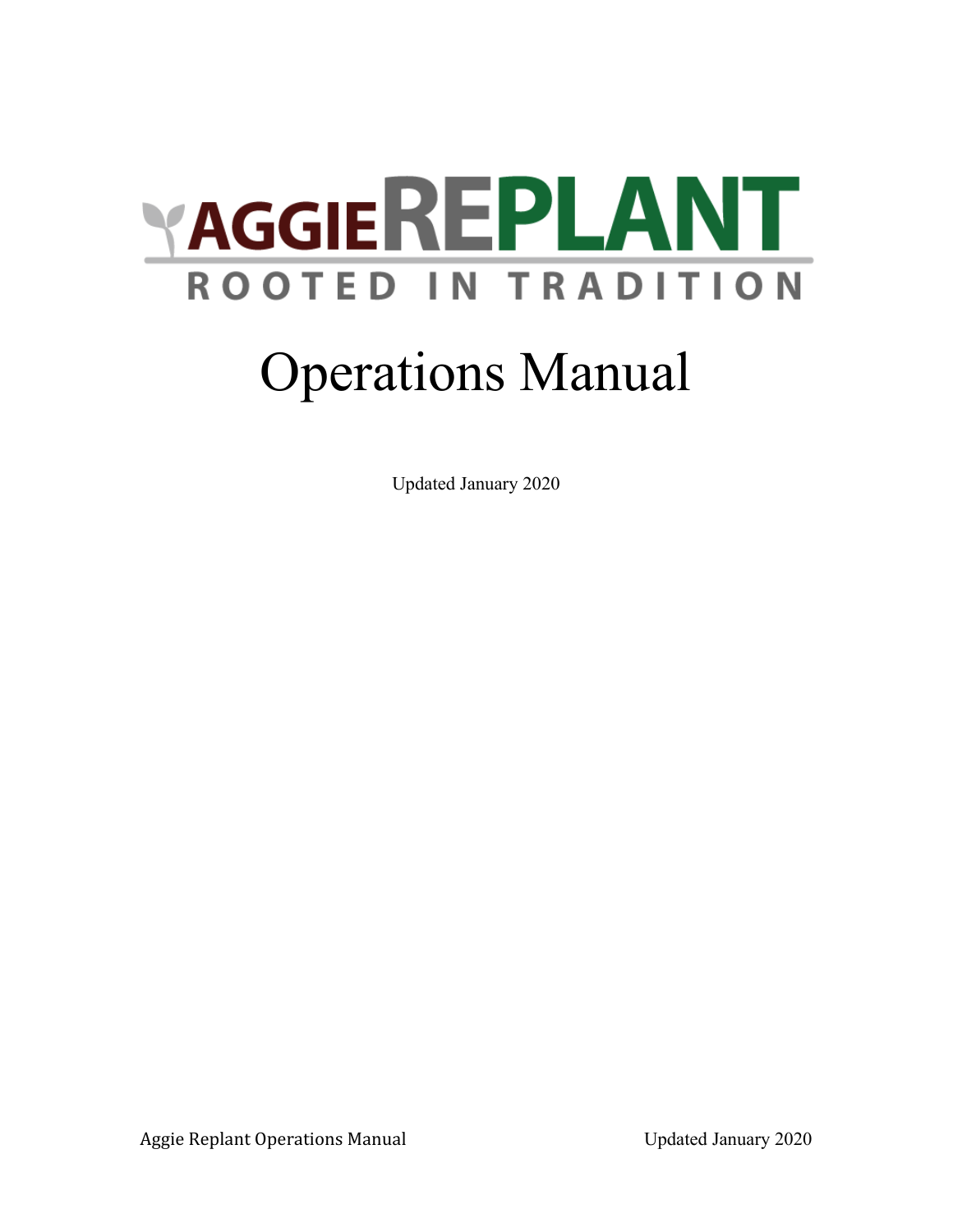# **Table of Contents**

| Ι.   | Governing Documents                                        |                             |
|------|------------------------------------------------------------|-----------------------------|
|      | SGA Constitution & Bylaws                                  | 5                           |
|      | Appendix A                                                 |                             |
|      | Replant Addendum to SGA Constitution & Bylaws              | 5                           |
|      | <b>Mission Statement</b>                                   | 5                           |
|      | <b>Vision Statement</b>                                    | 5                           |
|      | <b>Diversity Statement</b>                                 | $\overline{5}$              |
|      | <b>Core Values</b>                                         | 5                           |
|      | Goals                                                      | 13                          |
|      | <b>Action Plans</b>                                        | 13                          |
|      | <b>Amendment Procedures</b>                                | 6                           |
|      | History of Changes to Organization and Governing Documents | 5                           |
| ΙΙ.  | Officers                                                   | 11                          |
|      | Job Descriptions & Responsibilities                        | 11                          |
|      | Organizational Chart                                       | Appendix B                  |
|      | <b>Contact Information</b>                                 | 11                          |
|      | <b>Transition Procedures</b>                               | 11                          |
| III. | Advisors                                                   | 12                          |
|      | <b>Advisor Agreement Letter</b>                            | Appendix N                  |
|      | Expected roles $&$ responsibilities                        | 12                          |
|      | <b>Contact Information</b>                                 | 12                          |
| IV.  | <b>Standard Operating Procedures</b>                       | 13                          |
|      | Membership Standards & Procedures                          | 6                           |
|      | <b>Discipline Procedures</b>                               | 7                           |
|      | Publicity & Media Relations Guidelines                     | 14                          |
|      | <b>Successful Event Promotion</b>                          | Appendix C                  |
|      | Concessions & Sales Guidelines                             | 14                          |
|      | Concessions Guidelines at Texas A&M University             | Appendix D                  |
|      | Budget Process & Financial Guidelines                      | 15                          |
|      | <b>Tree Guidelines</b>                                     | 17                          |
|      | Important phone numbers, websites & resources              | 19                          |
| V.   | Risk Management                                            | 21                          |
|      | <b>Pre-Event Planning Procedures</b>                       | 21                          |
|      | Travel Procedures & Guidelines                             | 21                          |
|      |                                                            | Appendix E                  |
|      | Safety & Liability Guidelines                              | 22                          |
|      | <b>Food Handling Guidelines</b>                            | Appendix F                  |
|      | Crisis Response                                            | 23                          |
|      | Texas A&M Student Rules Alcohol Use                        | Appendix G                  |
|      | <b>Aggie Replant Operations Manual</b>                     | <b>Updated January 2020</b> |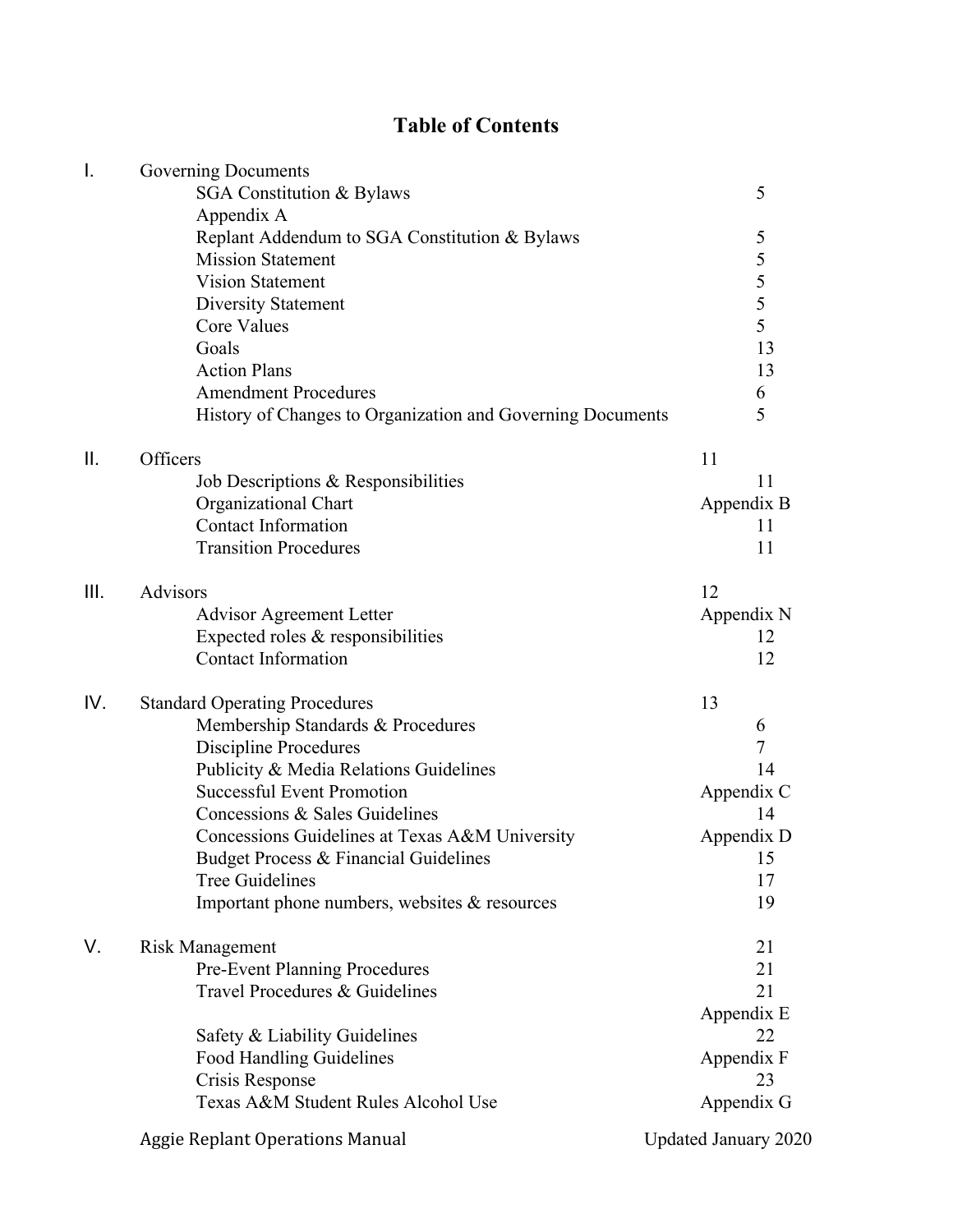|      | Texas A&M Student Rules Drug Use<br>Texas A&M Student Rules Hazing<br>Texas A&M Student Rules Sexual Harassment<br>Texas A&M Student Rules Discrimination | Appendix H<br>Appendix I<br>Appendix J<br>Appendix K |
|------|-----------------------------------------------------------------------------------------------------------------------------------------------------------|------------------------------------------------------|
| VI.  | Organizational History                                                                                                                                    | 25                                                   |
|      | Calendar of Events<br><b>Event Evaluations</b>                                                                                                            | Appendix L<br>25                                     |
|      | Budget & Financial Records                                                                                                                                | Appendix M                                           |
| VII. | Forms                                                                                                                                                     | Appendix N                                           |
|      | Organization Event Planning Form                                                                                                                          |                                                      |
|      | Open Event Policy Review Form                                                                                                                             |                                                      |
|      | Cash Advance Form                                                                                                                                         |                                                      |
|      | <b>Check Request Form</b>                                                                                                                                 |                                                      |
|      | <b>Transfer Request Form</b>                                                                                                                              |                                                      |
|      | Risk Initiative Funding Request - Checklist                                                                                                               |                                                      |
|      | Director Application                                                                                                                                      |                                                      |
|      | <b>Executive Committee Member Application</b>                                                                                                             |                                                      |
|      | <b>Committee Member Application</b>                                                                                                                       |                                                      |
|      | <b>Student Government Association Release Form</b>                                                                                                        |                                                      |
|      | Replant Day Participation and Assumption of Risk Form                                                                                                     |                                                      |
|      | Replant Training Evaluation (2005)                                                                                                                        |                                                      |
|      | <b>Staff Evaluation</b>                                                                                                                                   |                                                      |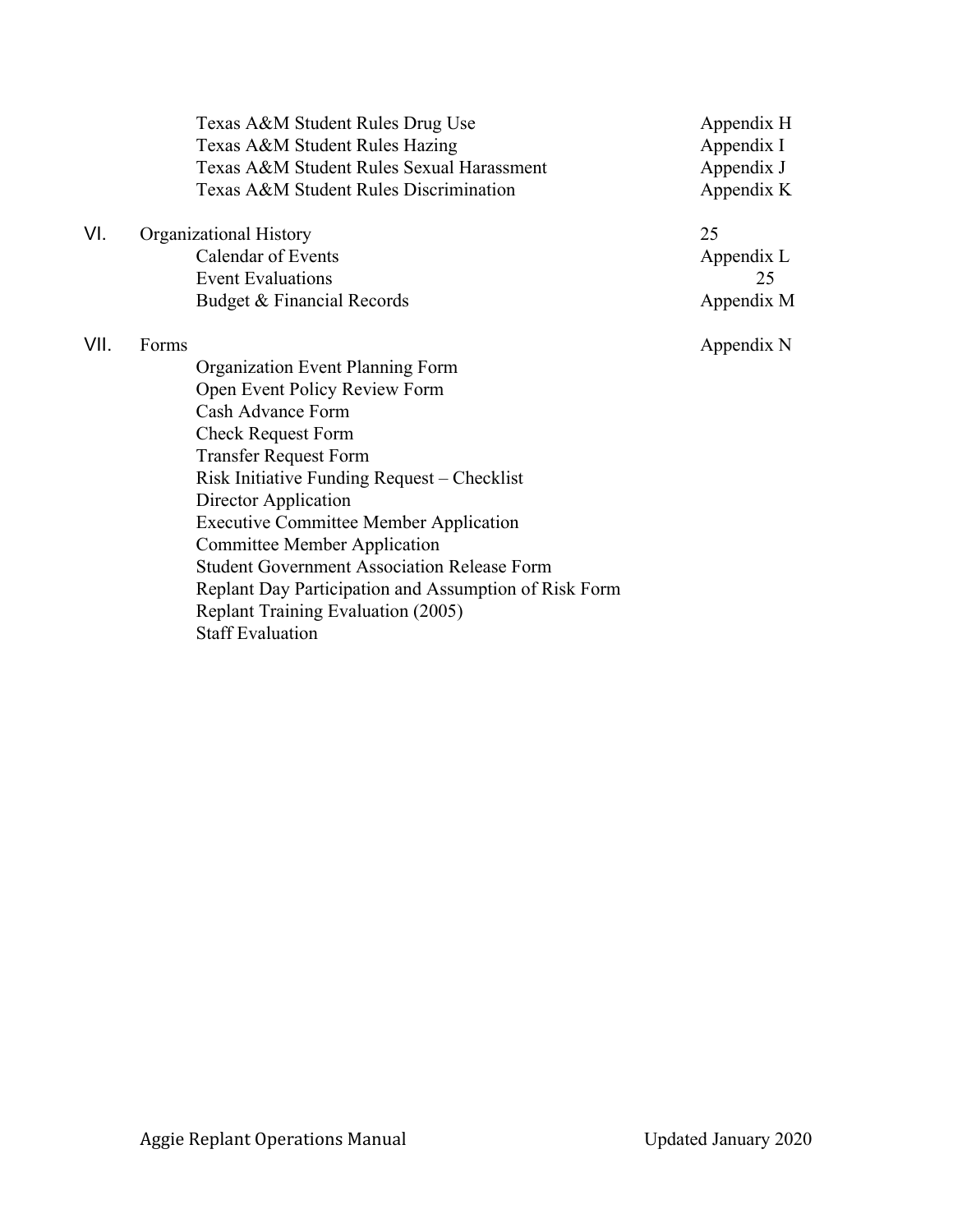# **Appendices**

- A SGA Constitution & Bylaws
- B Organizational Chart
- C Publicity & Media Guidelines Successful Event Promotion
- D Concessions & Sales Guidelines
- E Student Organization Travel Policies & Guidelines
- F Food Handling Guidelines
- G Texas A&M Alcohol Rules
- H Texas A&M Drug Rules
- I Texas A&M Hazing Rules
- J Texas A&M Sexual Harassment Rules
- K Texas A&M Discrimination Rules
- L Calendar of Events
- M Budget & Financial Records
- N Forms
- O Response to 2005 Memorandum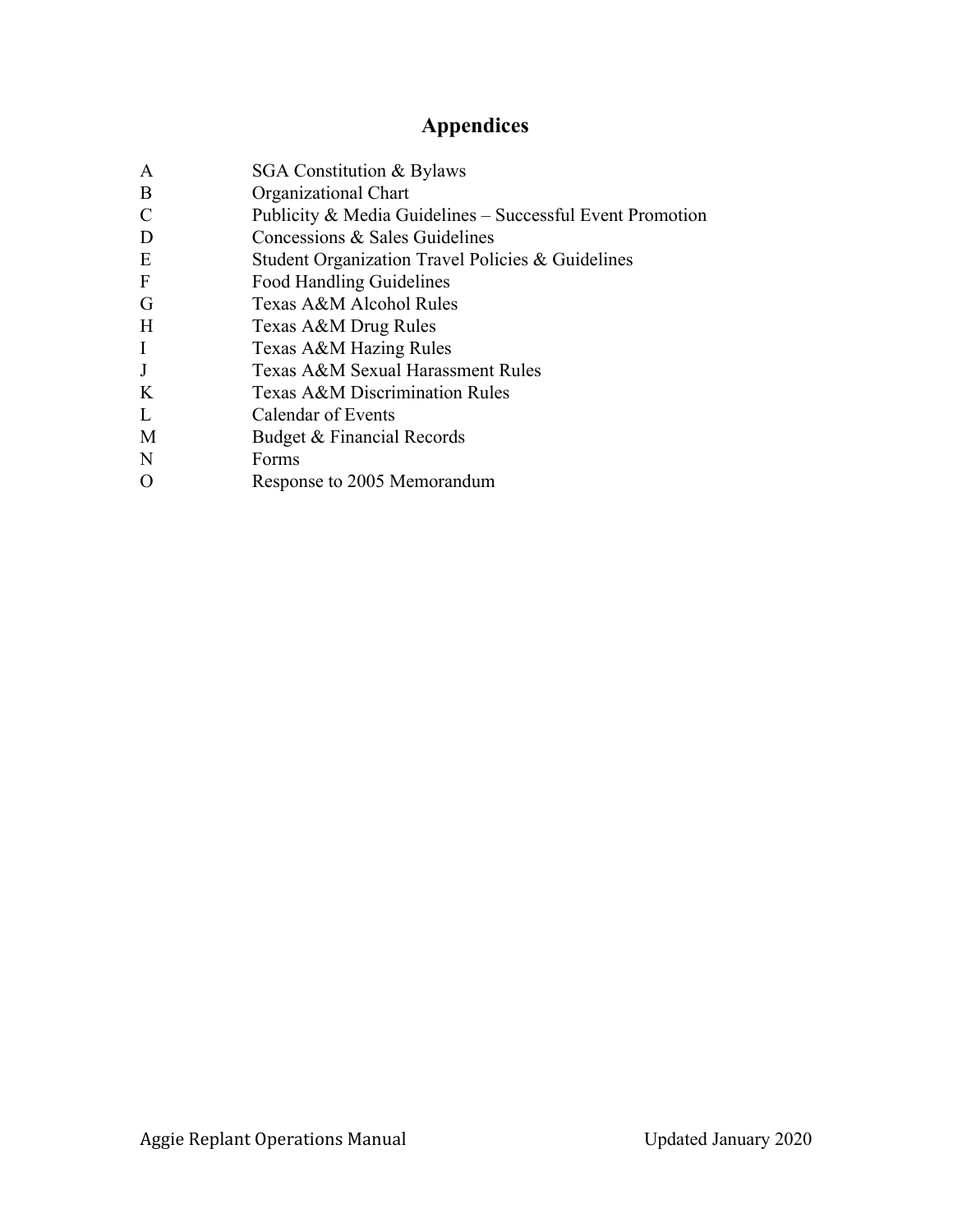## **I. Governing Documents:**

#### **Constitution and Bylaws:**

Replant is a committee of the Student Government Association (SGA), and as such is governed by the Constitution and bylaws of the SGA (see appendix A). In order to increase the effectiveness of this constitution, we have added the following Addendum:

## **Replant Addendum to the Student Government Constitution:**

Replant functions as a committee of the SGA and follows the constitution created by the SGA for all of its committee members. The following Articles were created as an addendum to the SGA constitution.

#### **Mission Statement:**

Aggie Replant is an environmental service organization which strives to improve its greater community and bring students together through tradition, unity and selfless service by providing an avenue for environmental service through annual tree planting events, such as Replant Day.

#### **Statement on Diversity**:

Commitment to Diversity Statement: Members of the Student Government Association are committed to creating an environment that recognizes and values the distinct contributions each person makes to Texas A&M University.

Replant strives to uphold the above mission statement regardless of race, ethnicity, national origin, gender, age, socioeconomic background, religion, sexual orientation, and disability.

#### **Vision Statement:**

In the future, Replant will continue to focus on the growth of our capacity to serve the community and environment. We will increase student involvement, both as committee members and volunteers, as well as promote environmental sustainability both during and beyond each annual Replant Day.

#### **Core Values:**

Environmental Service: Replant gives students the opportunity to serve and improve the community through environmental action.

Tradition: Replant has been an official Aggie tradition since 1991, preserving the Aggie Spirit through service to a cause much greater than itself.

Respect: Replant strives to bring Aggies together through friendliness, honesty, openness, and unity regardless of race, ethnicity, national origin, gender, age, socioeconomic background, religion, sexual orientation, and disability.

Education: Replant provides students with a basic understanding of how to plant and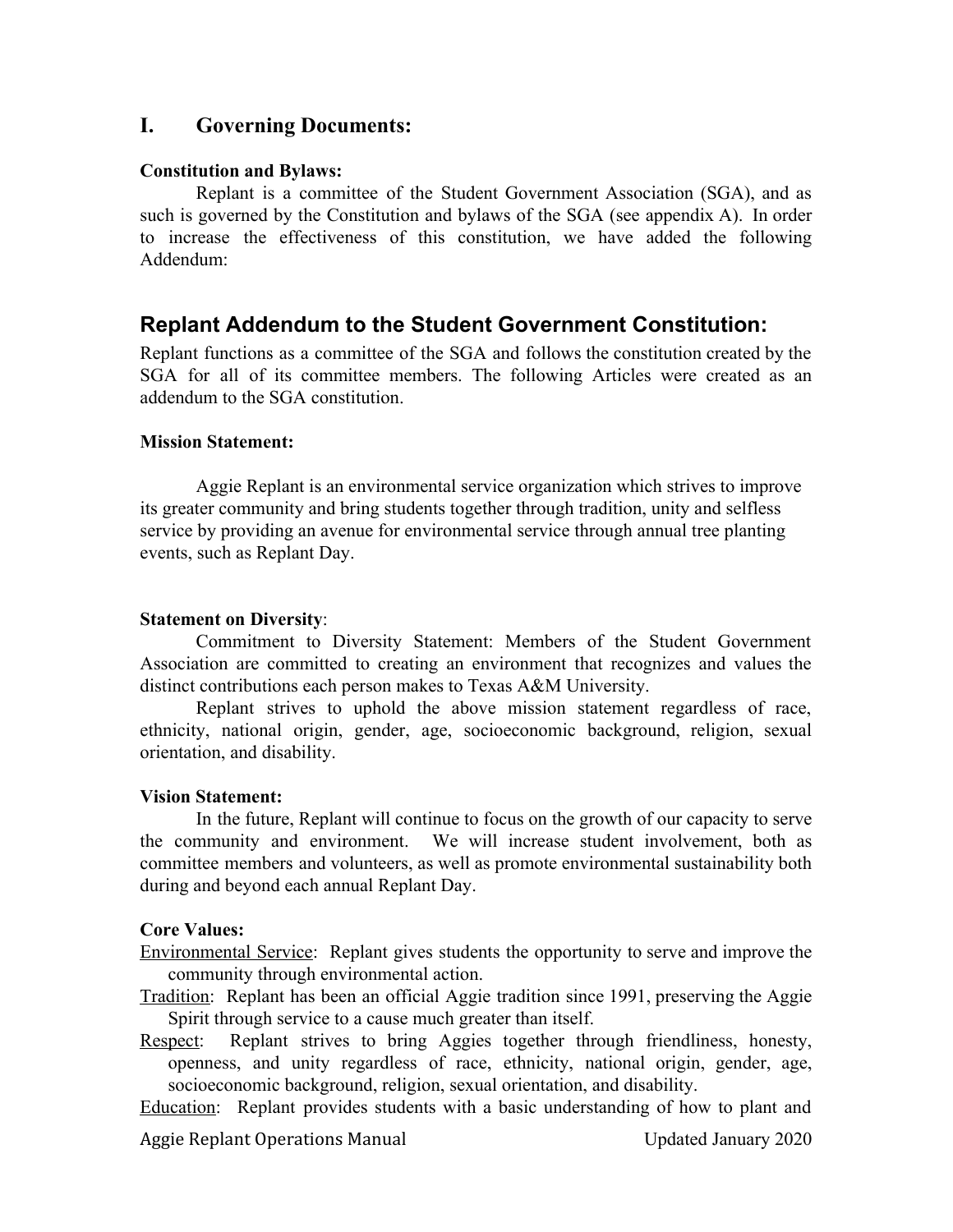care for trees in their early stages, as well as imparts the value of trees in the environment.

- Integrity: Replant acts in ways that are responsible and professional.
- Leadership: Replant, as an SGA organization, fosters an environment of development and growth at all levels.

#### **History of Changes to Organization and Governing Documents:**

- **1990** Scott Hantman develops the concept of Replant.
- **1991** First Replant is held in the spring with the involvement of several Bonfire Red Pots.

Replant is recognized as an official Aggie Tradition by Traditions Council.

- **1992** Replant becomes its own SGA committee.
- **1995** Replant held in memory of Scott Hantman.
- **1999** Replant focuses on Bryan/College Station area, planting older trees in order to improve survival rate.
- **2000** 12 oaks are planted near the A&M polo grounds in memory of the victims of the Bonfire collapse.
- **2001** Replant Day moves to Fall semester (1999)
- **2002** Replant Committee starts selling Century Tree Seedlings Replant creates and implements its first formal Constitution and Bylaws
- **2003** Replant rewrites Mission Statement and redefines Core Values Publicity & Marketing and Awareness Subcommittees are consolidated Replant moves from being alcohol-free traditionally to being alcohol-free in doctrine.

Replant strikes interview process for staff applicants in hopes of generating more new members.

- **2004** Replant relocates tree farm from Lake Somerville to Riverside Campus Replant reinstates interview process for staff applicants in hopes of more effectively communicating staff roles and expectations. Additional Finance Executive position is created Replant adds a second Financial Executive in order to focus on fundraising
- **2005** In the spring of 2005, Dr. Kevin Jackson, Student Activities President challenged the executive team to revamp the Replant Committee, by responding to a memorandum about the planning and execution of Replant Day. The original memorandum was a response to incidents occurring at the previous Replant 2004. This small section outlines the major changes to Replant, and the planning process. For further detail please refer to Appendix O which includes the final report to Dr. Jackson. **Outline**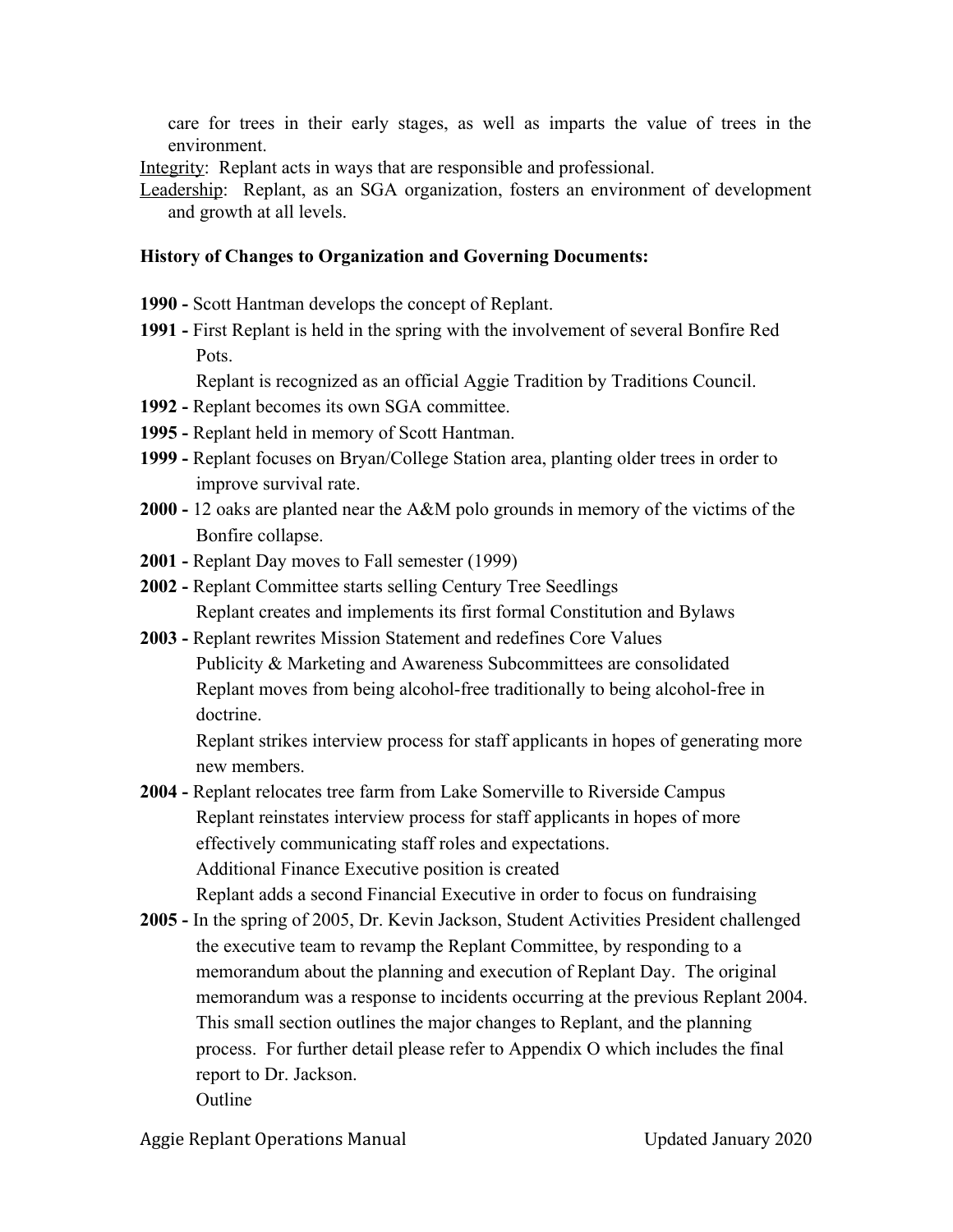- I. Create a process to verify individuals and their organizations
- II. Create a process to allow individuals participate in Replant
- III. Verify individuals name and their signatures on waiver forms
- IV. Develop participant discipline procedures for the event
- V. Develop a point of incident notification process for participants
- VI. Review Structure of Replant Day and to ensure appropriate student leader oversight
- VII. Create planning timeline for Replant
- VIII. Provide a written outline of registration process for day of event
- IX. Provide a written outline of send off instructions and procedures for the day of Replant
- X. Conduct a survey of Replant 2004 participants and incorporate findings.

**2009 -** Tree farm overhauled and watering system replaced Education subcommittee is dissolved

- **2010** Replant begins planting at private sites which can accommodate 10 or more trees
- **2012** Historian subcommittee is created
- **2013** Organizational participation in the Texas Forestry Service's Lost Pines Forest Recovery Campaign in Bastrop State Park begins

Replant enters into a contract with White Haul Trees for the sustainable

#### purchase of future trees

Tree farm drainage system is replaced

**2014 -** Historian subcommittee is dissolved

Mission statement is amended to broaden the service capacity of Replant beyond Replant Day

Vision Statement and Core Values are redefined

- **2015** Began Tree Farm renovations Added Committee Development Executive position
- **2016** Tree farm taken back by University for RELLIS campus development. Tree shed moved to new location on RELLIS campus. 496 Trees Planted on Replant Day.
- **2017** Kickoff (aka Day Of) Executive added Final Year of Lost Pines
- **2018** Trees For The Blanco attended by Replant for first time.

Tree shed moved behind USB in March 2018.

375 trees planted on Replant Day.

Taking Root Campaign in Lake Somerville attended by Replant in November 2018.

Publicity Team divided into two positions, Merchandise and Social Media. Historian Executive (Publicity Committee) added.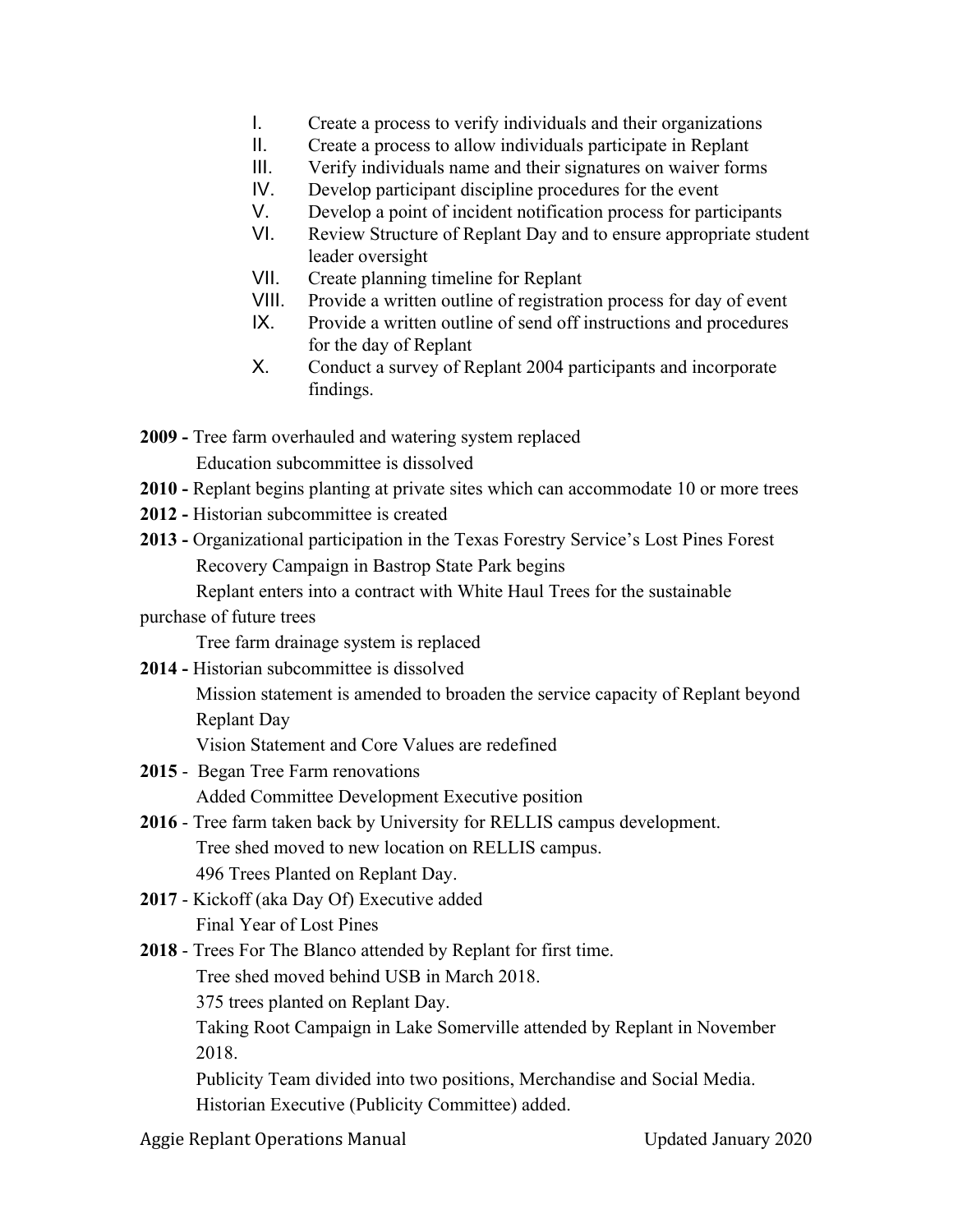External Outreach (Fundraising Committee) added.

**2019** - Final Trees for the Blanco planting attended in February. Replant Adopts a Greenway at the University Dog Park. Increased Annual Committee Member Dues to \$45 to compensate for events. 748 trees planted on Replant Day with over 500 student volunteers. First Replant Committee Camping Retreat to Davy Crockett National Forest. External Outreach Executive dissolved. Historian Executive dissolved. Kickoff Executive dissolved. Associate Director and Finance are split into two separate positions. Fundraising Executive renamed to Sponsorship Executive. **2020** - Executive Board Contract put into place.

#### **Amendment Procedures**:

This document should be revisited and revised as necessary each year in the Fall semester by the current executives, who will hereafter be collectively addressed as the Executive Council. Any amendments to this document may be made with the approval of two-thirds of the Executive Council.

#### **Governing Bylaws**:

Article I – Membership Qualifications

- A. To become a General Member of Replant, an individual must:
	- Be a current student at Texas A&M University
	- Be in good standing with the university
	- Maintain a 2.0 or better cumulative GPR
	- Have achieved a 2.0 GPR in the semester prior to applying for membership
- B. Committee Member Selection Process

Applications for new committee members will be made available through the website and during MSC Open House at the beginning of each semester. Applications will be due shortly following MSC Open House. Following completion of the interview and acceptance into the Replant Committee, the new member is considered a Replant committee member. To become a Committee Member of Replant, an individual must:

- Meet all General Member requirements.
- Turn in new membership application (see Forms in Appendix N) by predetermined date.
- Participate in an interview conducted by at least two members of the Executive Council (if necessary).
- C. Requirements for Maintenance of Membership
	- A member must:
	- Pay dues (\$45 per year)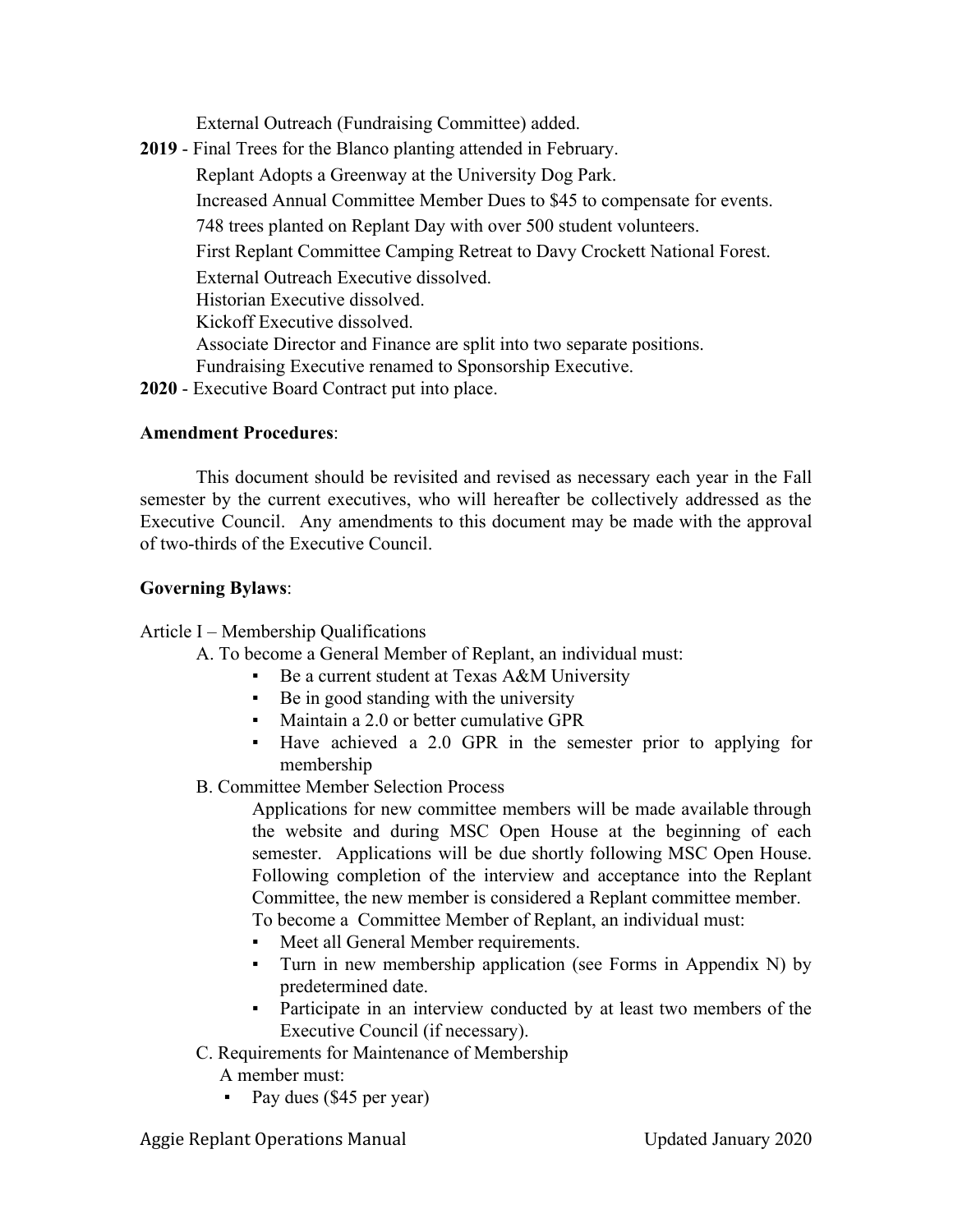- Abide by all written and verbal policies of Replant Committee
- Maintain a 2.0 or better cumulative GPR
- D. Removal of a Member
	- In the event that any membership requirement is not met, a member may be removed, given the following stipulations and procedure:
	- The member receives a written warning at least 30 days prior to removal.
	- Once the 30 days has expired, the Replant Executive Council will review the member's situation. If further action is required, the Advisors and Replant Executive Council will determine what action is to be taken.
	- Written appeals may be submitted within one week of notification of the Replant Executive Council's action.
	- The Director and the Advisor will consider and decide appeals.
	- The member in question will receive the written notification with one week after the Director and Advisor have made a decision.

## Article II – Officers

- Qualifications:
	- The candidate must be a current member of Replant.
	- For undergraduate students, the minimum GPR is 2.25. In order for this provision to be met, at least six hours (half-time credits) must have been taken for the semester under consideration. In one limited circumstance, summer semester hours may be applied to this provision. In order for summer coursework to qualify toward a grade point ratio prior to election/appointment, at least six credit hours must have been taken during the course of either the full or two summer session(s).
	- For graduate level students and professional students, the minimum GPR is a 3.00. In order for this provision to be met, at least four hours (half-time credits) must have been taken for the semester under consideration. In one limited circumstance, summer semester hours may be applied to this provision. In order for summer coursework to qualify toward a grade point ratio prior to election/appointment, at least four credit hours must have been taken during the course of either the full or two summer session(s) unless fewer credits are required as they complete the final stages of their degree.
	- A student shall be ineligible to hold an office should the student fail to maintain the requirements as prescribed in both member and officer qualifications.
	- Director Qualifications An upstanding individual that embodies the core values of Replant. The Director qualifications include all of the Executive qualifications and must also pass the approval of the Advisor and the outgoing Director.
- Director Selection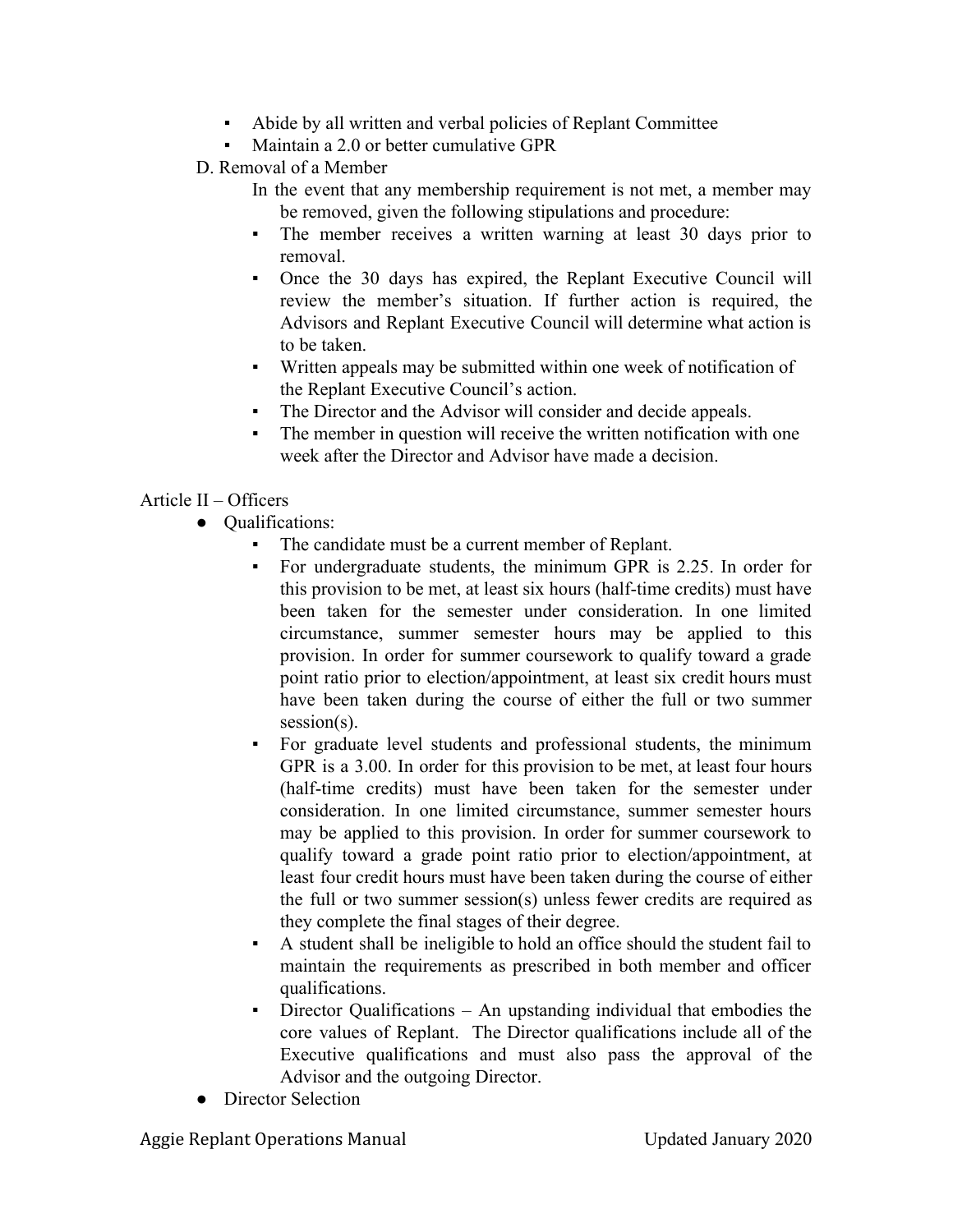- Director applications are to go out no later than two weeks after Replant Day.
- Applications are reviewed by the previous Director of Replant and the Advisor.
- If Director wishes to return for a consecutive term, they are subject to review by their previous Executive Board and the Advisor. Must have majority vote. If an Executive Member votes nay, a reasoning must be stated to the Executive Council.
- Interviews will be scheduled and conducted by the previous Director of Replant and the Advisor.
- The new director should be announced no later than four weeks after Replant Day.
- The new Director and the Advisor will select the new members of the Executive Council through an application and interview process. This process shall begin at the first Replant meeting held by the new director, at which point he/she will send out the executive team application. The new officers should be in place no later than 3 weeks after the new director has taken over.
- Officer Vacancy

In the event of the vacancy of an Officer position, the Associate Director can assume the responsibilities of the open position until such time as the Replant Executive Council fills the vacancy through an application and interview process to be decided upon by the Director.

• Impeachment of an Officer

In the event that any membership requirement is not met, a member may be removed, given the following stipulations:

- The member received a written warning at least 30 days prior to removal.
- Once the 30 days has expired, the member's situation will be reviewed by the Replant Executive Council. If further action is required, the Advisors and Replant Executive Council will determine what action is to be taken.
- At least two thirds of the Executive Council must agree on impeachment.
- Written appeals may be submitted within one week of notification of the Replant Executive Council's action.
- Appeals will be considered and decided upon by Director and Advisor.
- Written notification of decision will be given within one week of submission of appeal.
- Impeachment of a Director  $-$  Matches that of the impeachment procedures for the Executives.

Article III – Duties of Each Officer

#### A. Director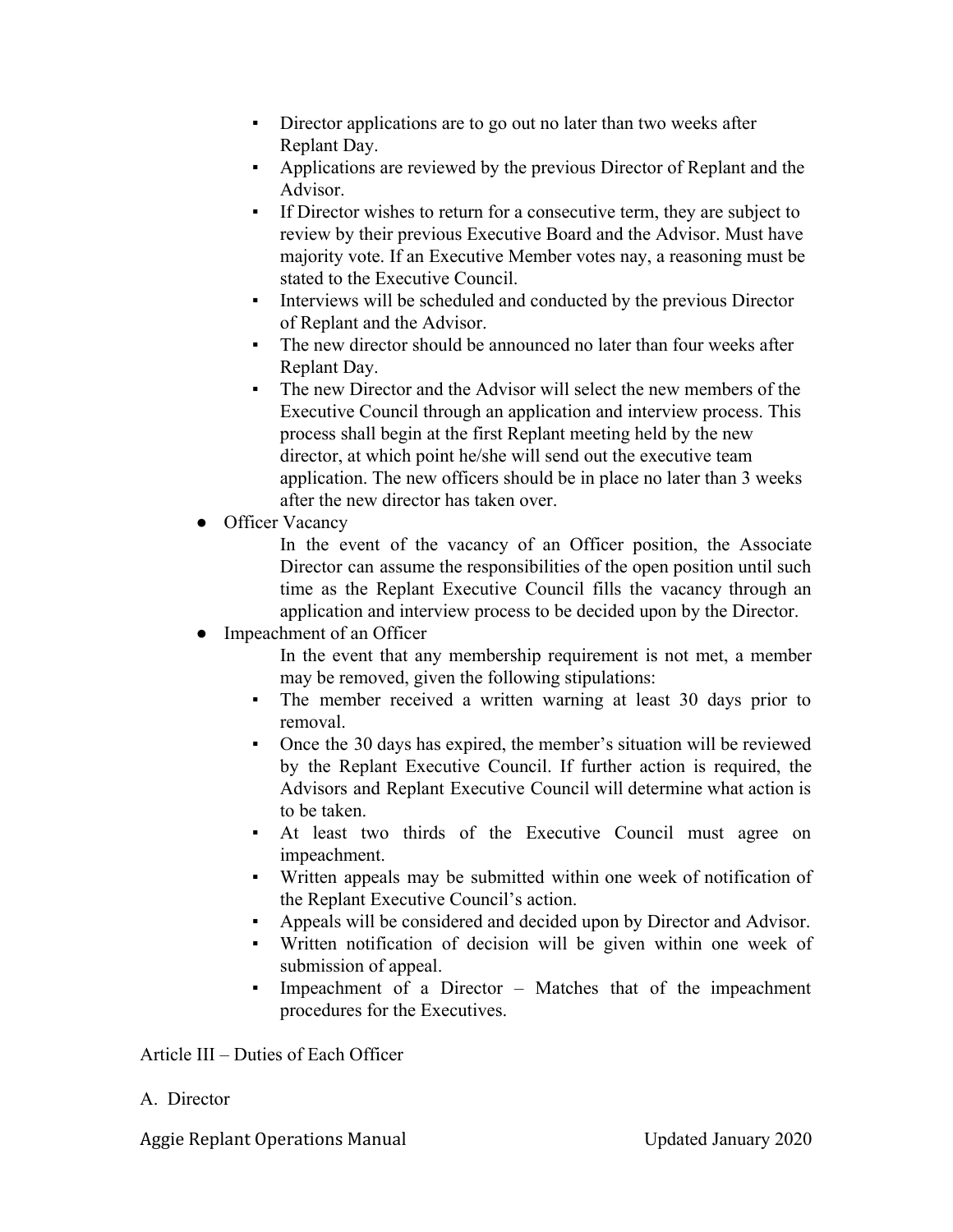- To oversee meetings
- To oversee Executive Council
- To act as official Liaison between Replant and SGA, and attend monthly Roundtable Meetings with other SGA Chairs
- To act as official spokesperson for Replant
- To guide Executive Council towards Replant Day
- To fill out travel and event planning forms
- To update and revise Director Google Folder with information on tasks accomplished, contact information and necessary forms
- To assign new members to committees based upon the member's rankings of the committees and their classification
- To write thank you notes to outside donors
- To enforce Executive Board Contract amongst Executive Team.

B. Associate Director Executive

- To assist Director whenever needed
- To act in place of Director if Director is unable
- To help with other duties assigned by Director (Informationals, presentations, retreats, etc.)
- To put together Risk Mitigation Binders for each Executive for Replant Day
- To guide assigned Fish Aides regarding involvement with Replant and the Executive Council
- To update and revise Associate Director Google Folder with information on tasks accomplished, contact information and necessary forms.
- Reserve/identify check-in space (ETB) for day-of
- Solicit food donations and sponsorships
- Help other executives in times between events
- In association with Publicity executive, coordinate outreach to volunteers.

C. Finance Executive

- To collect membership dues for the year
- To motivate members to help out with fundraising
- To oversee day-to-day finances for the committee
- To maintain up-to-date balances in all accounts
- To grant approval for all purchases
- To complete all concession forms
- To give presentation for SGA Allocations
- To work with financial staff for both SGA and SOFC
- To update and revise Finance Google Folder with information on tasks accomplished, contact information and necessary forms
- To compile and update list of contact information on current members each semester.

D. Tree Team Executives and Tree Team Advisor

- To lead and be in charge at all workdays, including Mock Replant Day
- To conduct research and educate members on native trees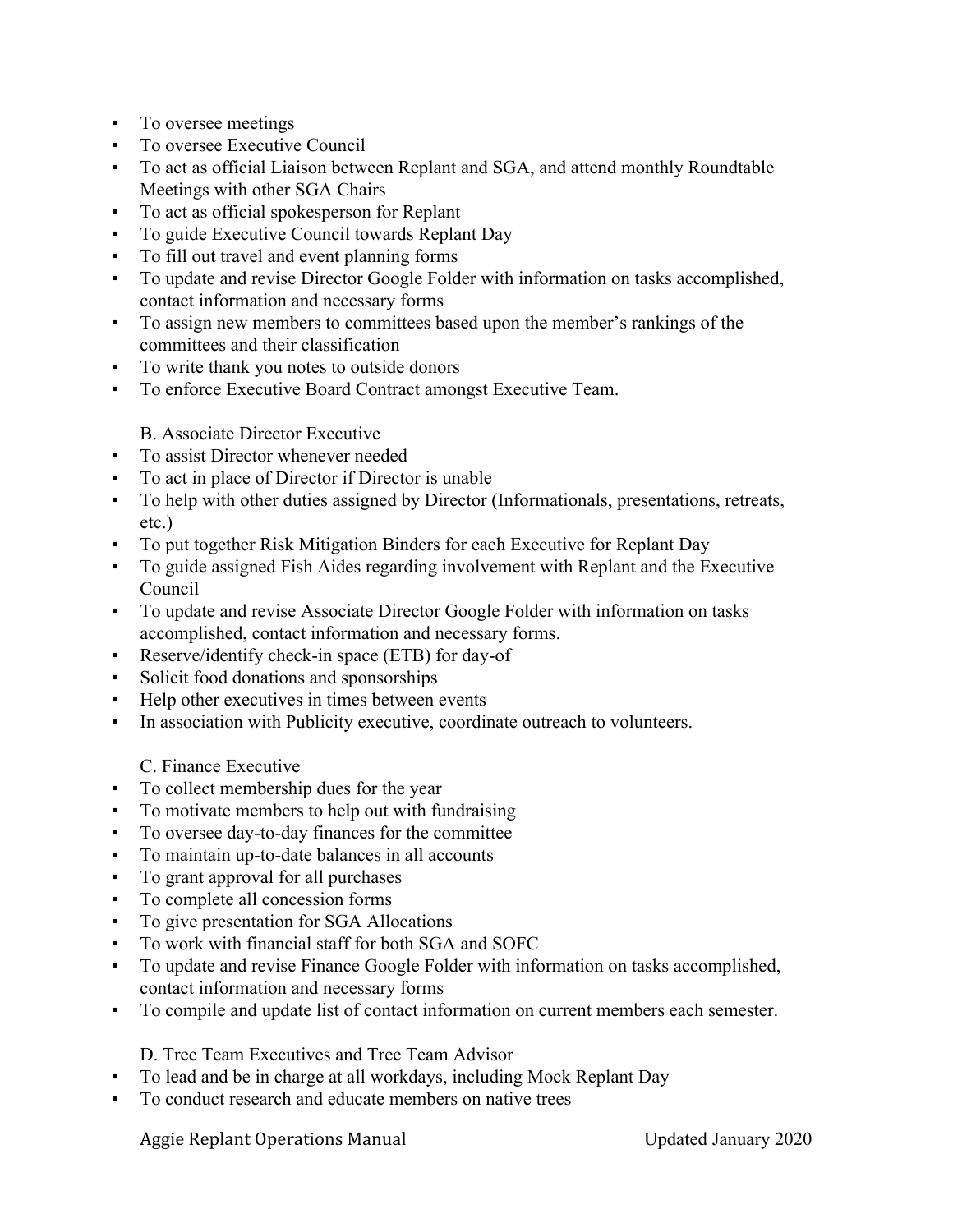- To apply for tree grants
- To plan and organize plant sites for Replant Day
	- Find plant sites
	- Contact/visit plant sites
	- Choose plant sites, and help them choose tree varieties
	- Get MOU and Risk Assessment for each site
	- Tell sites to water, and get a map of each site
- To order trees and have money available before trees arrive.
- To update and revise Tree Team Google Folder with information on tasks accomplished, contact information and necessary forms
- Contact Keep Brazos Beautiful about buying trees and volunteering opportunities.
- Educate members on environmental issues.
- Find spring semester planting events for Replant to participate in.

#### E. Publicity Team Executives

- To inform the public of Replant activities.
- To disseminate all marketing materials.
- To make Replant Day kickoff educational materials
- To advertise to prospective Replant Committee members about application due dates, to Texas A&M students about participation in Replant Day and to prospective Staff for Replant Day.
- To act as Liaison between Replant and Student Body by informing them of all events associated with Replant.
- To update and revise Publicity Google Folders with information on tasks accomplished, contact information and necessary forms
- Document all Replant events with photos and through social media.
- To organize tabling events for Replant on important days such as Earth Day and Arbor Day.

F. Sponsorship Executive

- To solicit donations of materials necessary to conduct Replant Day
- To coordinate fundraising activities, such as profit shares.
- To maintain a partnership with Fallon Crocker of Succs n Such and coordinate the annual on-campus Succulent Sale in the spring.
- To contact professors and environmental professionals to arrange speakers for meetings and events

G. Development Executive

- To plan all socials sponsored by Replant, both internally and externally (with other organizations)
- To plan all Replant Day staff trainings
- To put together each Committee Meeting slideshow
- To plan an Icebreaker or other member-involved game for each committee meeting
- To put together training aids for volunteers such as videos, pamphlets, and power points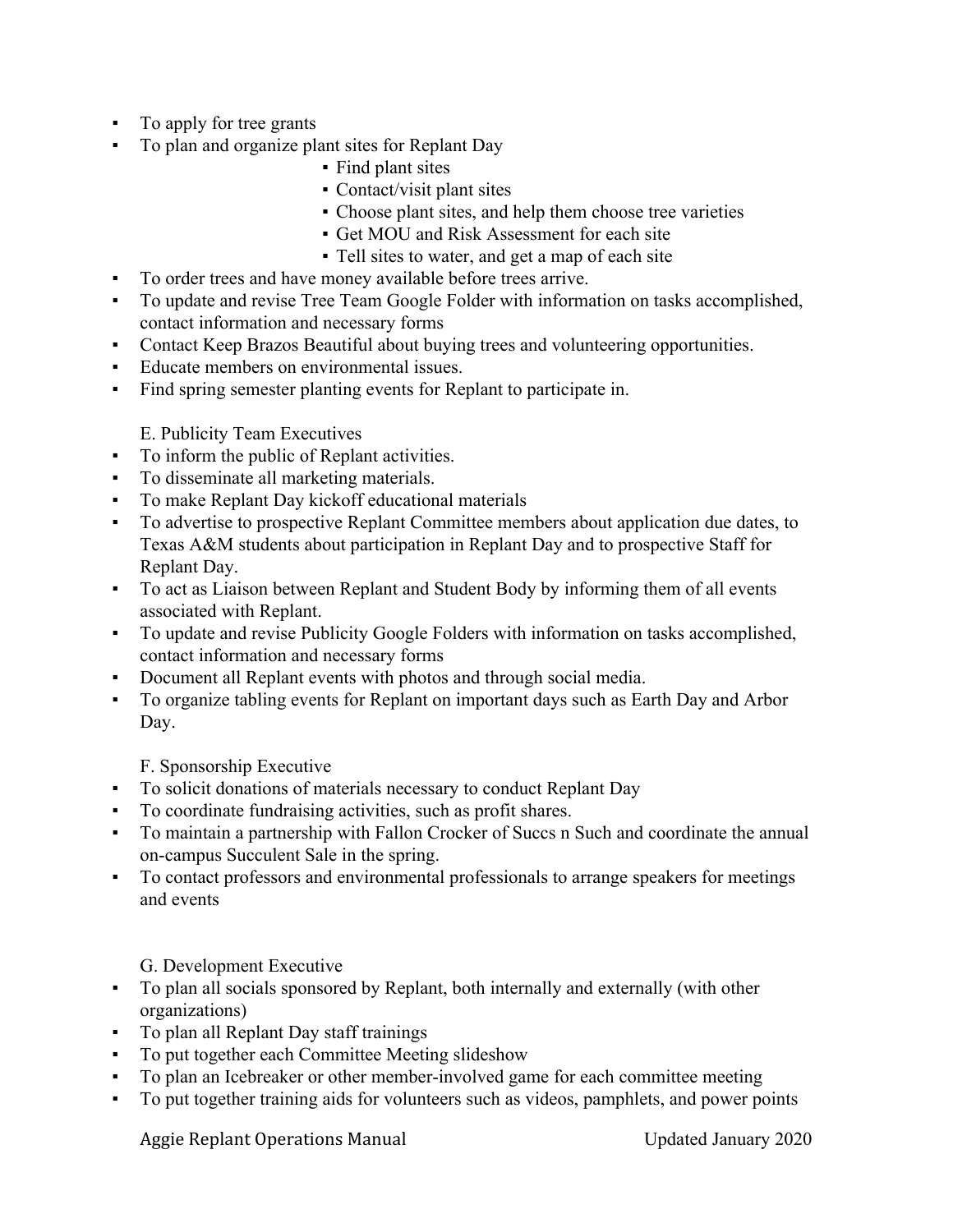- To plan Committee Reveals, socials, and Executive Retreat (in the spring)
- To update and revise Development Google Folder with information on tasks accomplished, contact information, and necessary forms

Important Contact Information

- Contact Amy Reed to organize collaborative events (Earth Day, Arbor Day etc)
- Contact Vanessa Garza ( $\frac{V \text{ garza}(Q) \text{ cstx.gov}}{V \text{ garza}}$ ) to maintain standing with the Adopt-a-Greenway program of College Station.
- Contact Maria Guevara ( $m$ guevara $(a)$ cstx.gov) to maintain standing with the Adopt-a-Street program of College Station.
- Contact Madeline Veroeven  $(mzwicke@habitatbes.org)$  to maintain volunteer opportunities through the Bryan-College Station Habitat Humanity organization.
- Contact Howdy Farm ([thehowdyfarm@gmail.com](mailto:thehowdyfarm@gmail.com)) to maintain volunteer opportunities through The Howdy Farm on campus.
- Connect with MSC FISH to plan an interactive service booth for Kyle Field day in the Spring
- Organize, plan, and schedule a booth for the Brazos Valley Earth Day Festival in the Spring

Article IV – Meetings & Workdays

- Executive Council meets once a week, prior to the committee meeting (if possible), at a date, time, and location to be decided by each Executive Council at least two weeks prior.
- Committee meetings are held once a week at a meeting time and in a location to be determined by the Executive Council at the start of each semester
- All Replant activities will be alcohol-free.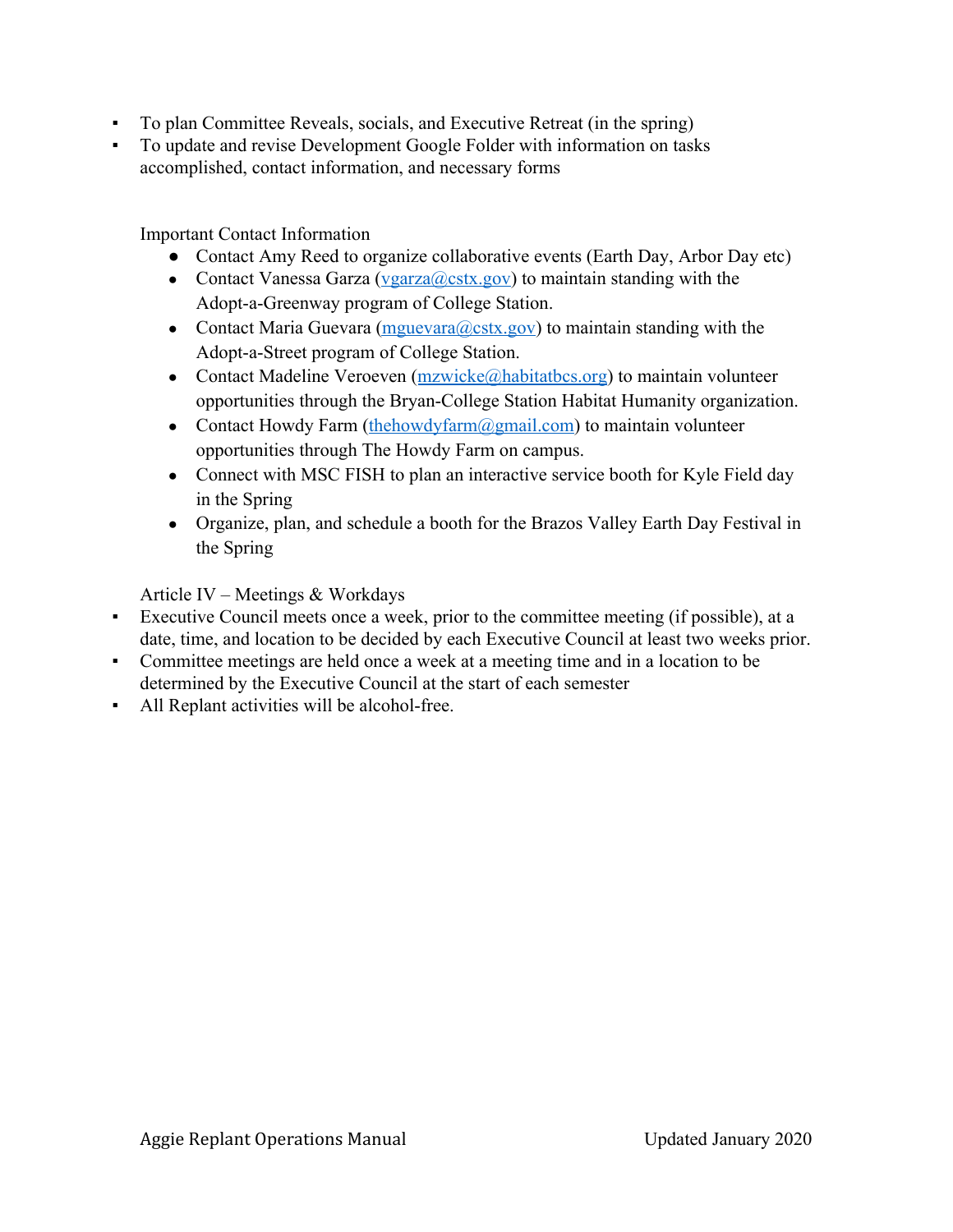# **II. Officers:**

**Job Descriptions:** See Section I, Article IV

#### **Organizational Chart:**

Organizational Chart – Appendix B

#### **Transition Procedures:**

Officer Selection – See Section I, Article II

- Transition After new officers have been selected a transition meeting will take place to be attended by both the new and old executive teams. At this meeting transition binders will be exchanged and their contents discussed. Any words of wisdom can be handed down concerning each subcommittee at this time. Following the transition meeting the new executive team, joined by the advisors, will hold a meeting. The objectives of this retreat will be to discuss expectations among the group, map out the next year, and to come together as an executive team, prior to holding a committee meeting.
- Officer Google Folders Each Executive will maintain a Google Folder in the Replant Google Drive noting all that he/she has done throughout the year. The online folders are to include a general overview of what the position entailed throughout the year, with brief descriptions and sources of contact. It is also recommended to include the following:
- Itemized list of what the Executive has accomplished over their term and how it has been done.
- Examples of any forms the Executive has encountered.
- Examples of any problems the Executive has encountered, as well as the corresponding solutions.
- Ideas and suggestions for the next year Officer Vacancy – See Section I, Article II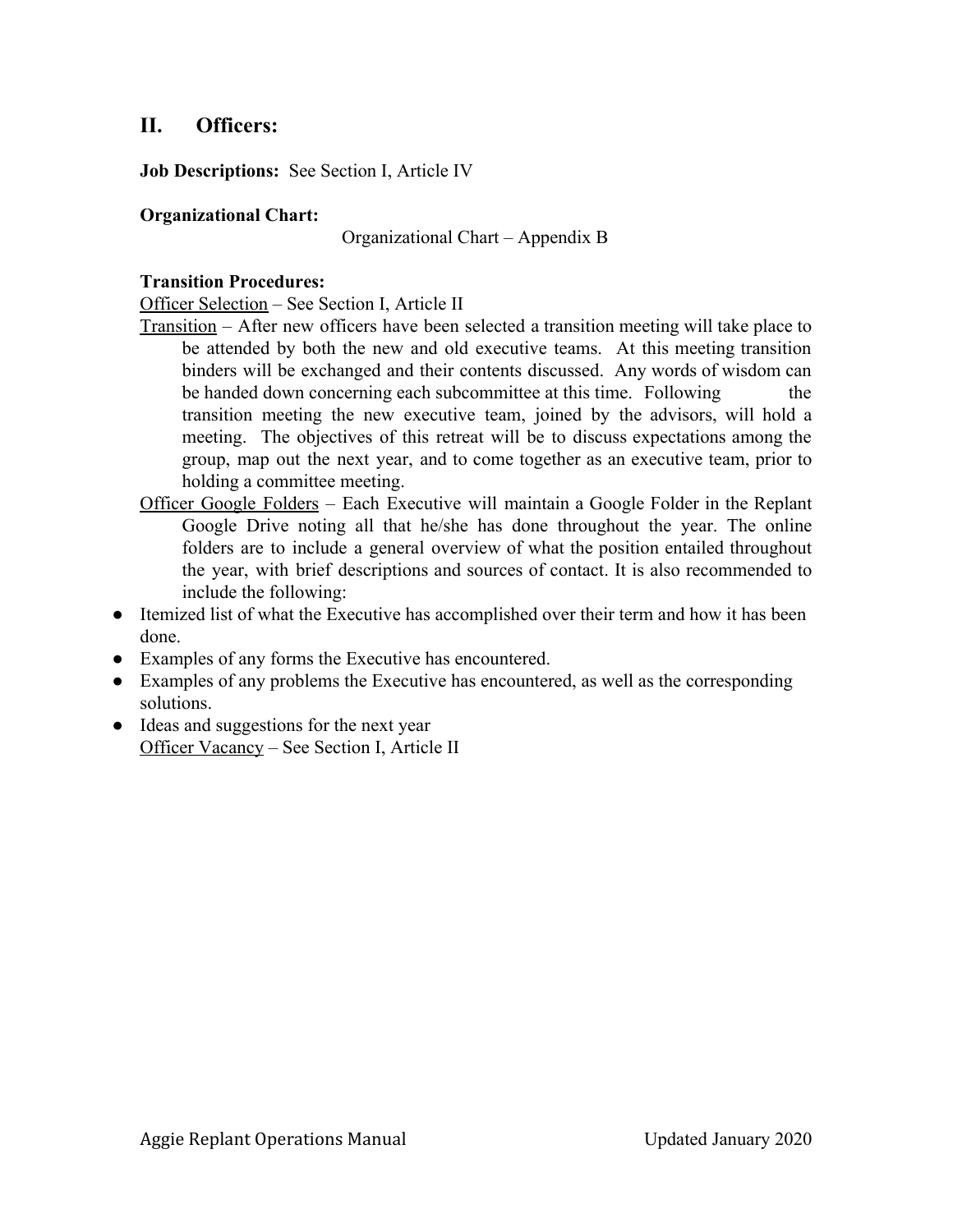# **III. Advisors:**

**Advisor Agreement Letter:** found in Recognition materials

#### **Expected Roles and Responsibilities:**

- Attend general meetings when possible or requested
- Attend executive board meetings when requested
- Explain University policy when relevant to the discussion
- Attend Replant Day
- Veto a decision when it violates a stated objective, the bylaws, or University policy
- Mediate interpersonal conflicts that may arise
- Represent the group in any conflicts with members of the University staff
- Be familiar with University resources and procedures that affect group activities
- Take an active part in the orderly transition of responsibilities between old and new officers at the end of the year

#### **Contact Information:**

Adrienne Brundage Phone: Email: [adrienne.brundage@tamu.edu](mailto:adrienne.brundage@tamu.edu)

Previous Advisors (Incomplete List)

Claire Raabe (craabe@stuact.tamu.edu) Tearney Woodruff ([tearney\\_woodruff@stuact.tamu.edu\)](mailto:tearney_woodruff@stuact.tamu.edu) Jeniffer Lilly (jlilly@stuact.tamu.edu) Tara Boyle (tboyle@stuact.tamu.edu) Tina Samuel Lindsay Wilbanks (lwilbanks@stuact.tamu.edu) Angela Gray Angie Edwards Sharra Durham (sharra@stuact.tamu.edu) Lindsay Coco (lcoco@stuact.tamu.edu) Shailen Singh (ssingh@stuact.tamu.edu) Shawnboda Johnson Jennifer Boyle Lavell Merritt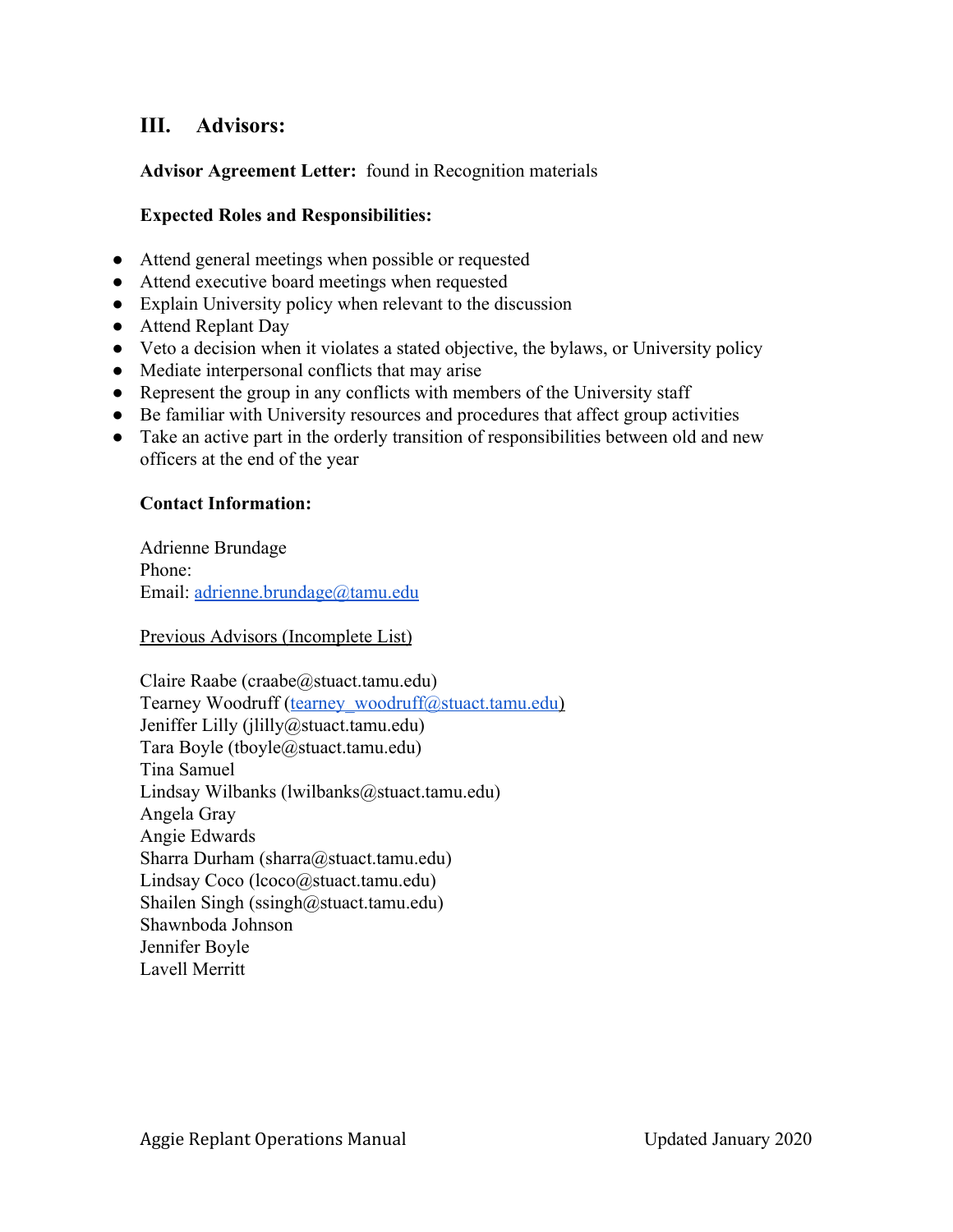# **IV. Standard Operating Procedures**

## **Goals:**

Replant is currently and will continue working towards the following goals:

- Recruit and retain committee members to lead at sites on Replant Day.
- o Through the use of flyers, banners, face-to-face informationals, MSC Open House, word of mouth, and various other publicity opportunities the committee will work to get the idea out to the student body that Replant is more than a day, it's a committee. As for current members, by extending the responsibilities and keeping everyone involved in the planning process as well as socials and retreats, hopefully the committee will only lose members to graduation and not lack of interest.
- Successfully fundraise to cover all expenses.
- Maintain the Spring Succulent Sale with Succs N Such as main form of fundraising.
	- o If this partnership is lost, a new method of fundraising must be found as soon as possible for spring fundraising.
- Create the largest and most diverse Replant Day possible

Replant has the additional goal of planting roughly 400 trees with Texas A&M students in the Bryan/College Station Area each year. The below guidelines constitute our main purpose, but do not limit the scope of what we may do.

## **Action Plans:**

To plant trees

1. Make student population very aware of Replant Day. See Publicity Guidelines.

Contact Bryan/College Station Parks Department to get plant sites.

- i. In addition to Parks Departments, look for other plant sites
- 1. School Districts
- 2. The University (hasn't been allowed in the past)
- 3. Libraries, Museums, etc
- 4. Non-profits
- 5. Private homeowners (give preference if they work for University)

## **Publicity & Media Relations Guidelines**

Successful Event Promotion – Appendix C

Concessions Guidelines at Texas A&M University – Appendix D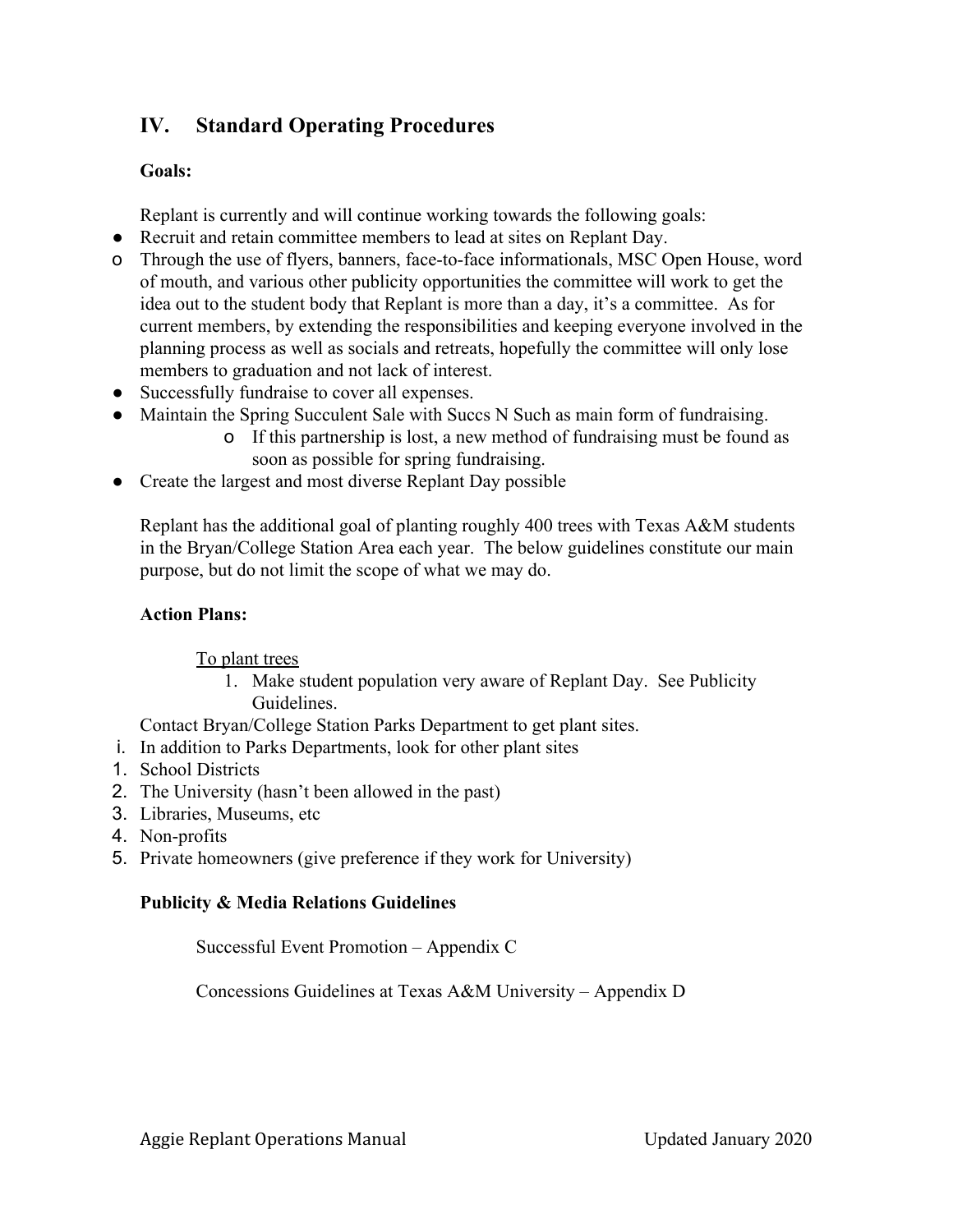#### **Texas A&M University Request for a Use Permit For Concession, Solicitation, Outdoor Area, Street or Parking Lots**

Step 1

Place the following information on the Form: The Date Organization Name (Replant) SOFC Account Number: **959700** Dates of Request for the permit, times and places

#### Step 2

Place the following information on the Form:

• Detailed Description of activity and items to be sold or given away (i.e. T shirts to be sold, flyers distributed)

#### Step 3

You must obtain the following Signatures before turning the Permit in. It is a good idea to have these a few days in advance of when the Permit will be turned in.

- President's Signature, Printed Name, Address and Phone Number
- Advisor's Signature, Printed Name, Department, Phone Number and Mail Stop

#### Step 4

- You must specify a location that you want to conduct the concessions.
- o This usually will involve some signatures. Go hunt these people down and get their signatures.
- If the item contains a collegiate licensed product, a Licensing permit must be obtained and turned in with the Form.
- If there will be any consignment involved, a consignment contract must be completed
- If outside, you must turn over a copy of flyers to Landscape maintenance, but you (Replant) will still be responsible for the cleanup.

#### Step 5

## **Turn in the Completed Form to Department of Student Activities Koldus 125. This must be done 2 full business days in advance!**

## **\*\*\*\*REMEMBER THAT ALL INFORMATION AND INSTRUCTIONS ARE \*\*\* \*\*\*INCLUDED IN THE PACKET\*\*\*\***

**Budget Process & Financial Guidelines** – All money belonging to this organization shall be deposited and disbursed through a bank account established for this organization at the Student Organization Finance Center and/or the Fiscal Office. All funds must be deposited within 24 hours after collection. The advisor to this organization must approve and sign each expenditure before payment.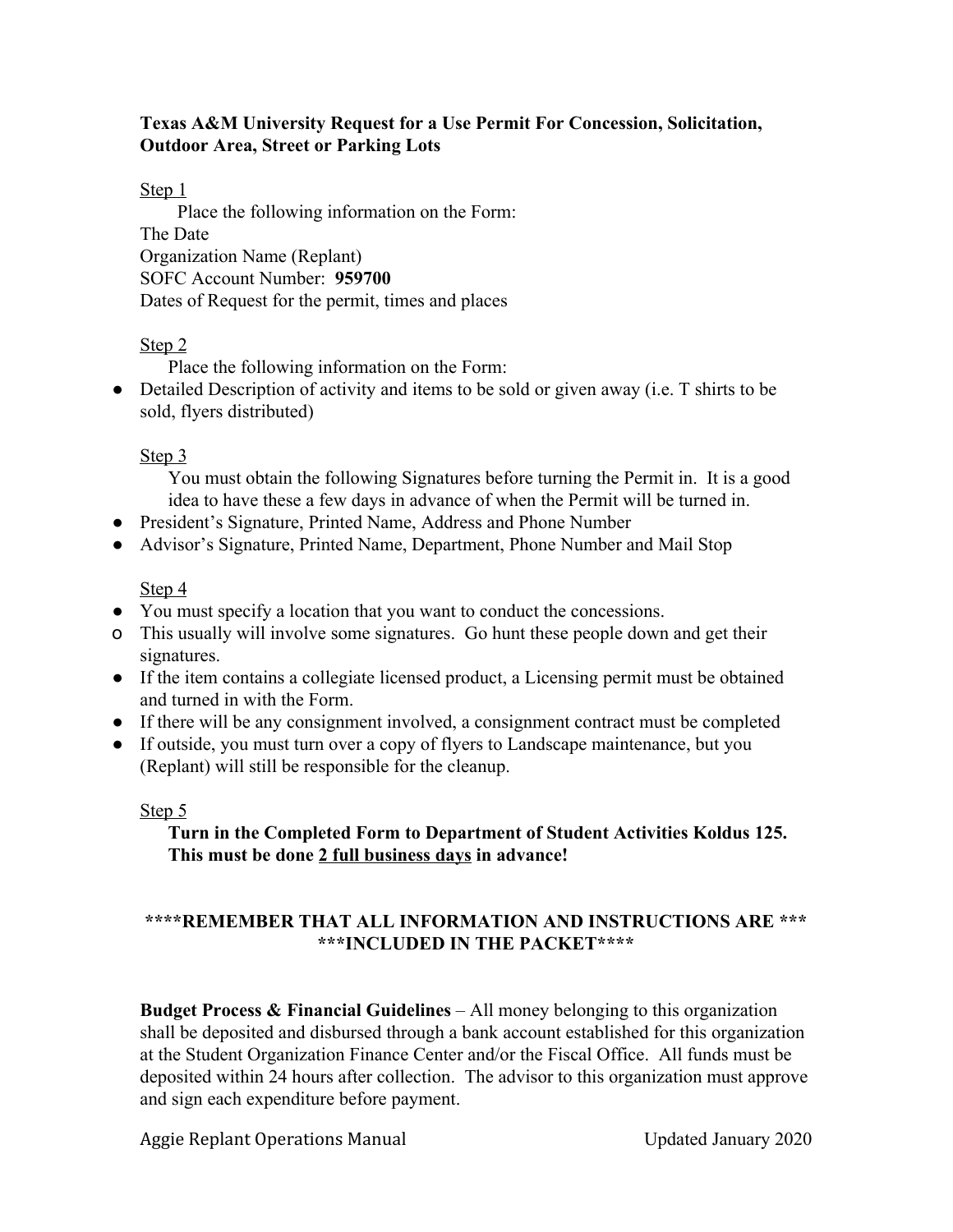Donations/Sales:

- Solicitations for Donations: We receive donations from several sources, mostly private individuals and local businesses. Most of our solicitation is done by mail. We have a set letter that we send out, with specific instructions to the donors.
- Keeping track of donations: We will keep a general ledger with all account activity. Donations are not treated any differently.
- Donations are to be turned in to the SOFC as soon as possible after receiving them, must be done by the next business day.
- Write thank you notes (or get your committee to do it) soon after receiving donations.
- If the donor requires the tax-write off, the donation must go through the Association of Former Students. Unless they are an Aggie Mom's Club, the Association will take 5% as a fee.

T-Shirt Sales:

- We purchase shirts for resale through our SOFC cash account. This is because Fiscal is much more demanding as far as inventory. Not to say that you don't need to keep inventory, because you do.
- When you first purchase shirts for resale, you MUST count them to make sure of your initial inventory.
- Each day that t-shirts are sold, you must make sure that the amount of money you have equals the number of shirts you thought you sold. ALWAYS write receipts, even if the customer does not want one.
- As far as tax on T-shirts, we are allowed 1 tax free day per month, usually designated to be the day in which we make the most money. However, we do not have to pay any tax at all IF the gross income is less than \$2,500.00. Thankfully, we have never sold that many t-shirts, so we have never had to pay sales tax. However, you do need to keep track of the amount you sell, to prove that you do not have to pay sales tax.

Expenditures:

- The only people allowed to authorize expenditures are the Director, the Finance Executive, and the signature Advisor
- PA, PO requirements: Just fill out the form and take it to the vendor. Make sure the vendor is in the A&M System (i.e. received a check from A&M in the past fiscal year). If not, go talk to SGA/Accounting to get a W-9 form to get them into the system.
- Deposit and withdraw all funds of the organization in the Student Organization Finance Center and/or with the University Fiscal Department. All funds must be deposited by the next business day after collection. The organization's advisor must approve and sign all expenditures before payment.
- Go to the SOFC website for instructions on check requests, cash advances, and purchase orders (http://sofc.tamu.edu)
- It is a good idea to keep an excel spreadsheet so you can keep track of the following things:
- o Yearly Budget
- o Fiscal Account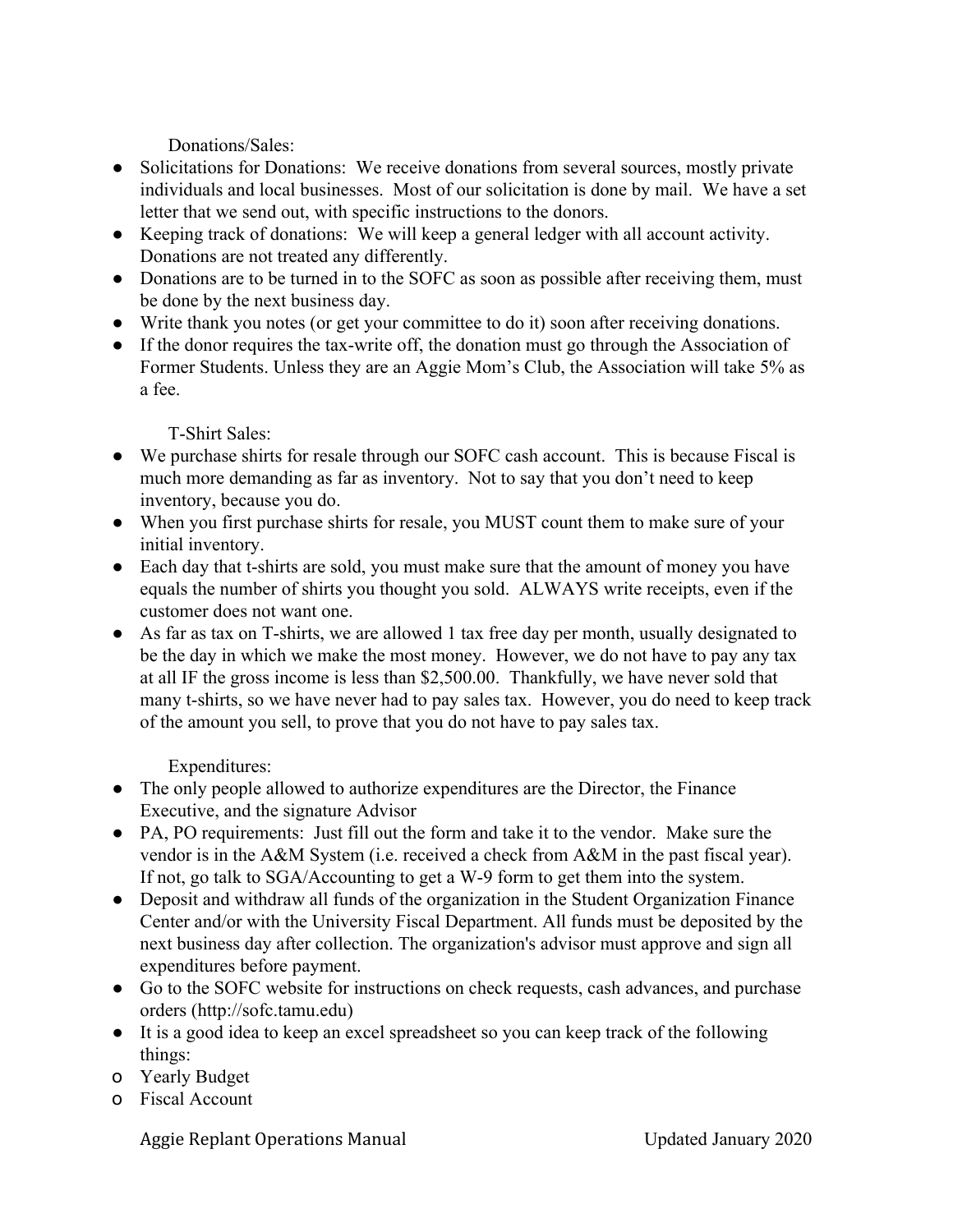- o SOFC Account
- $00000 -$  we should never have money in here. However, this is where most donations end up. If it ends up here, move it to one of the other sub-accounts. Look for the Transfer Request Form on the SOFC website
- 10000 This is where the bulk of our SOFC \$\$ should be concentrated.
- $90000 -$ This is where we put \$\$ earmarked for the trust fund. Once we get \$25,000 in here, we can move it to the Association, and they'll start paying us interest. Probably a good idea to put fundraising cash in here.
- Our Fiscal account is tax-exempt, and it is money we get from the student fees, as well as some large donations we get (the Hantman's yearly \$1000 should come in early spring). Only purchase things actually having to do with Replant from here: shovels, dirt, vans/cars, staff shirts, etc.
- The SOFC is where we put the money we make from t-shirt sales (unless they were purchased with Fiscal funds), fundraisers, etc. Since we made the money, we can spend it on whatever we want (i.e. food, t-shirts for resale, speaker gifts, etc…)

#### Signature Card:

- Signatures on the card are supposed to match with reimbursements and POs.
- The current Director, Financial Executive and Advisor are the only ones whose signatures should appear on the signature card.

#### **Tree Guidelines**

- 1) Planting
- 2) Directions to the Replant Shed University Services Building
- 3) Instructions on plant sites
- 4) Contact information for Bryan/College Station Parks & Rec.
- 1) Planting
- a. Pick a tree and a place to plant it
- b. Dig a hole as deep as the root ball and about a foot wider in diameter than the pot
- c. Gently remove the tree from old pot by root ball (very important not to pull by the trunk) and place it in hole.
- d. Fill in dirt until level with the top of the root ball and pat this dirt down firmly
- e. Create small dirt mound/moat around the tree.
- f. Trees should be watered shortly after this is done.

## **2) Directions to University Services Building (USB) Shed**

- a. Go east on University Drive and under the overpass of Highway 6
- b. There will be a right turn directly before Copperfield Road (It has University signage and may be easy to miss but there is no mistaking it!)
- c. Drive down the road a little ways and turn right into the first USB parking lot.
- d. Take the gravel road in the back of the lot that circles to the back of the building.
- e. The Replant Shed is the first one on the left.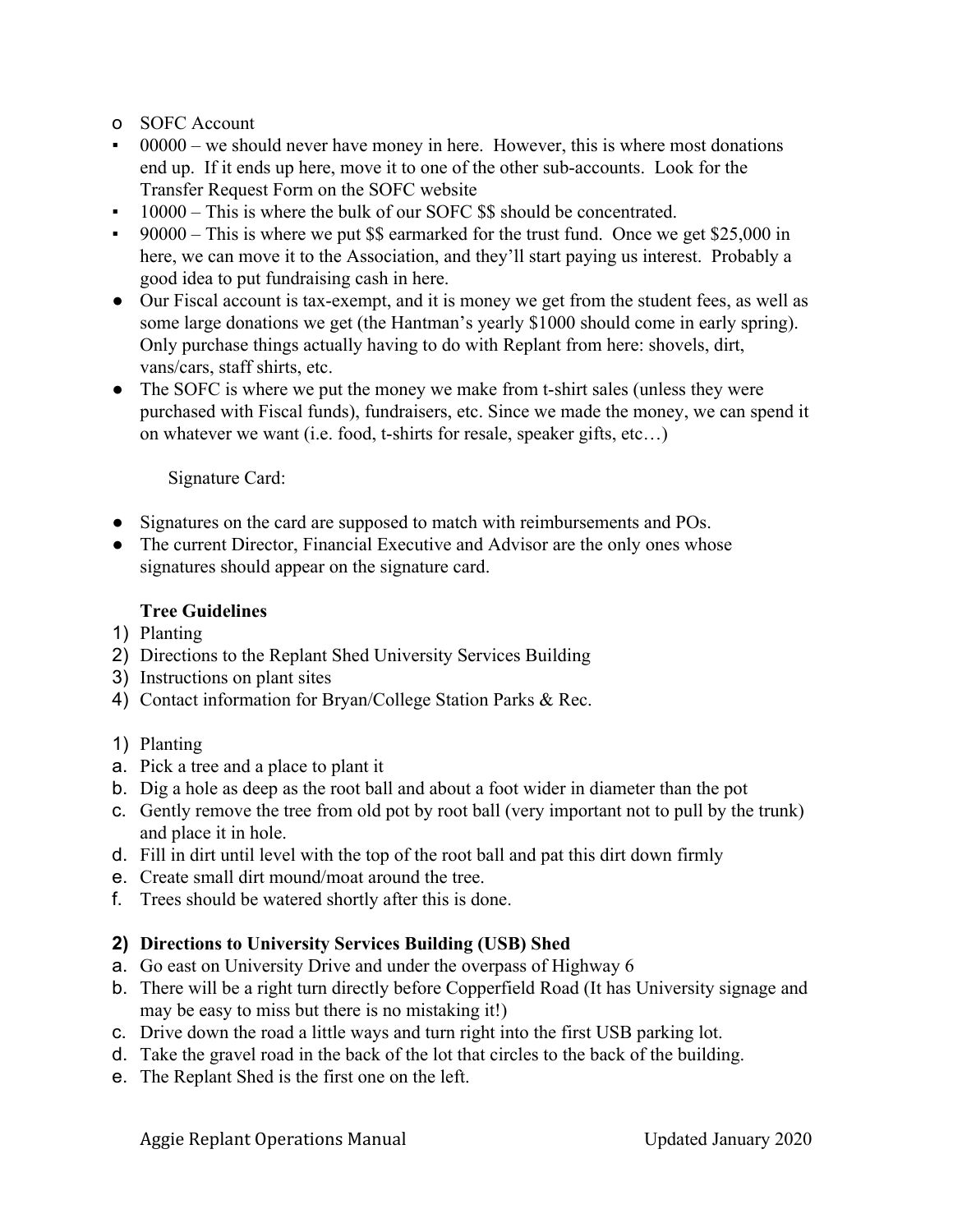- 3) Directions on plant sites and receiving seedlings
- a. Before summer break call numbers below to see if they want trees in the fall
- b. As soon as school starts up in the fall, call them back and get sites- stay on them about this
- c. Coordinate with them on moving trees to plant sites- ask them if you have any questions, they have probably done this a lot more than you have

#### **Important Phone Numbers, Websites, & Resources**

Rodolfo Vaghetto - USB proctor (979) 845-4109 work (940) 293-7706 cell r.vaghetto@tamu.edu Rodolfo is the contact for anything related to the tree shed at the USB site.

Bryan Parks and Recreation Robert Holmes 979-209-5230 Robert is a really nice older guy, very helpful. He is the guy to contact from Bryan parks about planting events.

College Station Parks and Recreation Stephan Richardson Stephan has been our main contact with College Station Plant sites. He takes awhile to respond to emails so plan ahead.

## **V. Risk Management**

#### **Pre-Event Planning Procedures**

An Assumption of Risk / Release of Liability Form will need to be submitted for each Replant committee member for each specific event that they participate in (trips out of town, committee retreats, socials, and workdays).

A Pre-Event Planning Form needs to be filled out for every Replant event that does not take place on campus. All socials, retreats, workdays, trips, and Replant Day require this paperwork. Although it must be submitted to the Department of Student Activities at least two weeks prior to the event.

An Open Event Form must be submitted for all university-wide events at least two weeks prior to a regular event (less than 500 participants) and at least four weeks prior to a major event (more than 500 participants). Replant Day, having 500+ student participants, is a major open event and as such will need an Open Event Form to be submitted.

See Assumption of Risk / Release of Liability Form Appendix N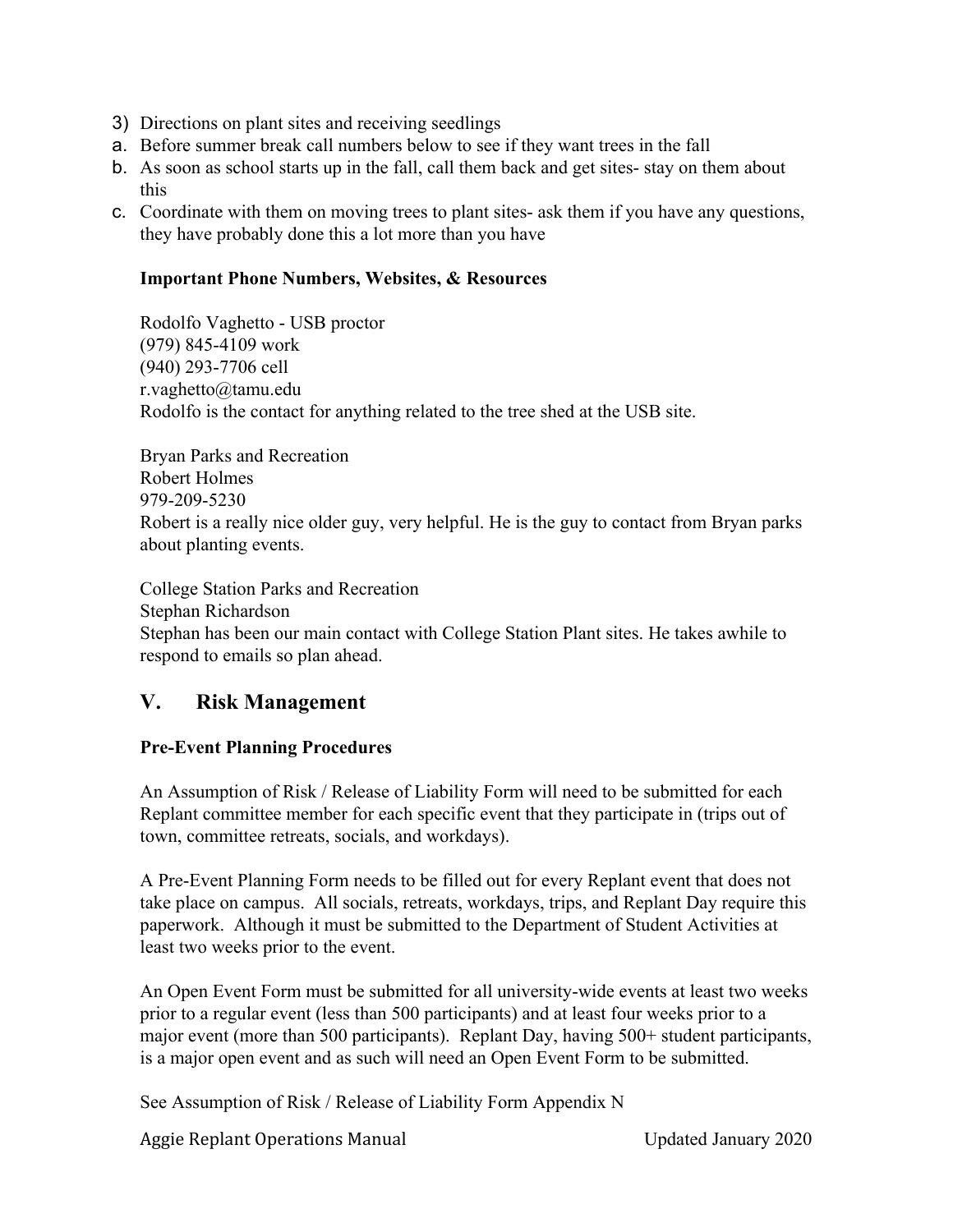See Pre-Event Planning Form Appendix N See Open Event Form Appendix N

## **Travel Procedures & Guidelines**

SGA Travel Requirements:

- **●** All committee events that occur 15 miles outside of the Bryan/College Station area must include the advisor of the organization, **unless the advisor approves of the event beforehand.**
- All speaking engagements or official business trips that are out of the Bryan/College Station area will be up to the discretion of the Student Body President and Student Government Advisor. For instance, an advisor may not be required to accompany a group attending Aggie Moms' Club meeting.
- Notification of the Critical Incident Response Team must be made prior to departure (979-845-2345).
- The committee advisor must have the entire itinerary. Every stop and approximate departure and arrival time must be documented before leaving. Contact information must also be provided including phone number and physical address of all stops.
- A speaking engagement form must be filled out for each committee member. The traveling group will arrange the use of a university vehicle, if the trip qualifies. Contact the Transportation Center at 979-845-5846 to determine if your trip qualifies.
- A phone must be with the traveling group at all times. This phone must have the number of the advisor and CIRT.
- All receipts will be saved for reimbursement. It may be possible to get Purchase Authorization forms for some expenses before departure. The Accounting Assistant will be able to help determine what to be reimbursed for and what to bring PA's for.
- The advisor will make the proper arrangements if anyone in the traveling group needs absences excused.
- The advisor must be consulted before departure, and professors must be informed of the times you will be gone and the reason for the absence. The advisor will provide letters requesting excused absences if they are necessary.

## Additional Requirements:

- Every driver to or from any Replant activity is to be licensed and insured.
- Drivers are to be made aware that in volunteering they are taking on additional responsibilities. For example, it will be their insurance that will be used if there is an accident and they are responsible for following all safe driving procedures and all traffic rules.
- Any time Replant is planning to travel, it is the responsibility of Replant to notify the Texas A&M Critical Incident Response Team (CIRT) before any group travel is started. Information for each participant can be submitted on CIRT's website: cirt.tamu.edu.
- See Student Organization Travel Policies and Guidelines Appendix E

## **Safety & Liability Guidelines**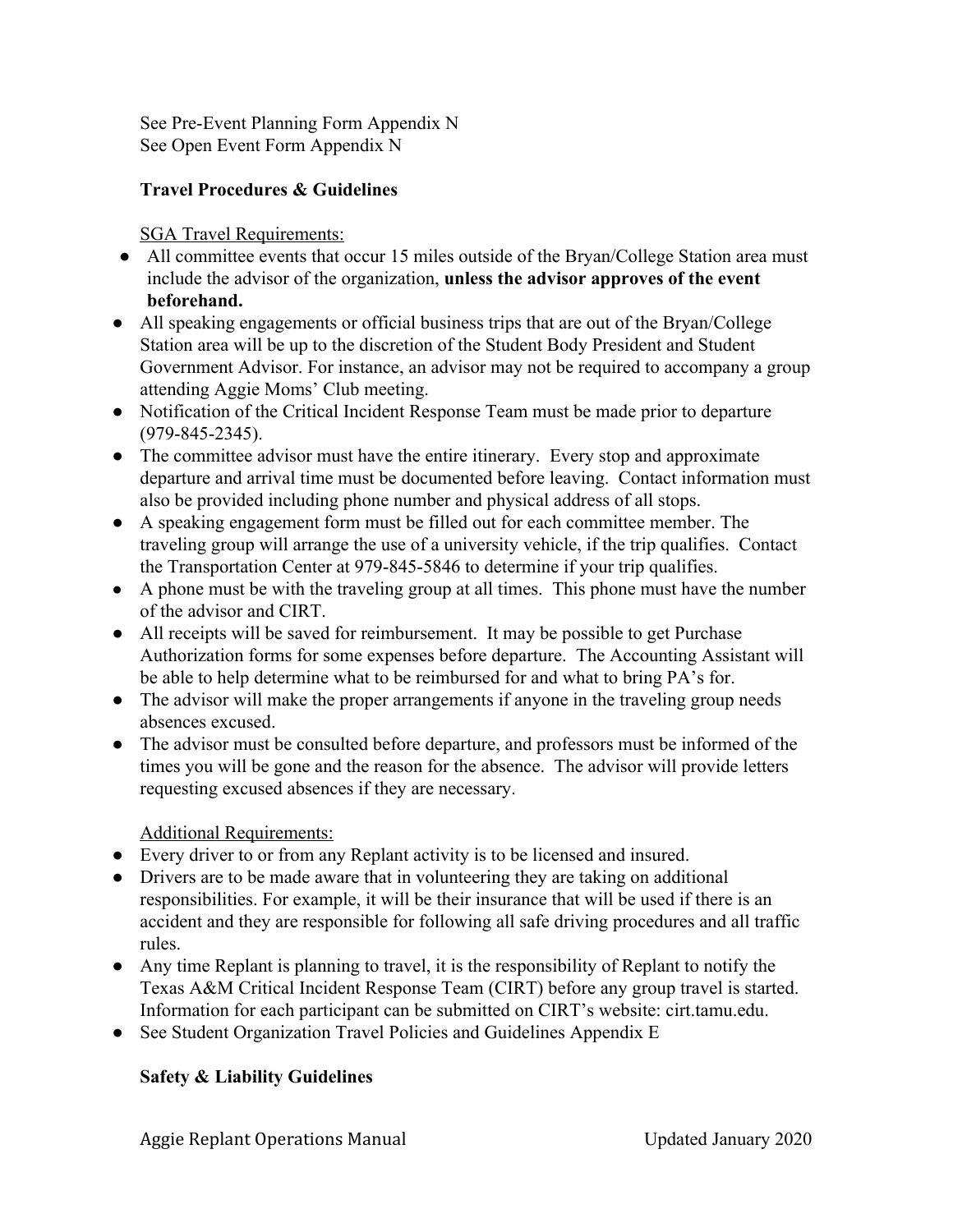Barbecues

• See Food Handling Guidelines Appendix F

#### Workdays

- Tell members what duties will be performed at work day
- Explain procedure for the task.
- Suggest bringing items that might help them
- o Work gloves
- o Sunscreen, etc
- o Water

#### **Replant Day**

Kick Off

- Have all participants sign release forms
- Lay down guidelines that participants are to follow at plant and pot sites
- o No horseplay
- o No mud/dirt fights
- o Follow guidelines set by staff at sites
- o Failure to do so will result in being asked to leave the event

Plant Site

- Supervise all participants
- Explain procedure to plant trees
- Staff informed of emergency procedures

#### **Crisis Response Procedures**

There is a three-step approach for dealing with incidents at Replant Day.

The first time an individual breaks one of Replant's expressed rules or in someway acts to disrupt the ability of other Replant participants to enjoy their Replant experience (determining whether a participant is interfering with another participant's experience will be up to the discretion of trained Replant Staff members), a staff member who sees this will:

- 1. Approach the individual
- 2. Introduce themselves
- 3. Attempt to obtain the individual's name
- 4. Give a warning will that a rule had been broken and ask the individual to cease that behavior
- 5. Convey to the participant that any further incident will result in them being asked to leave the site
- 6. Alert both an executive and the on-site advisor as to what occurred and which individual(s) were involved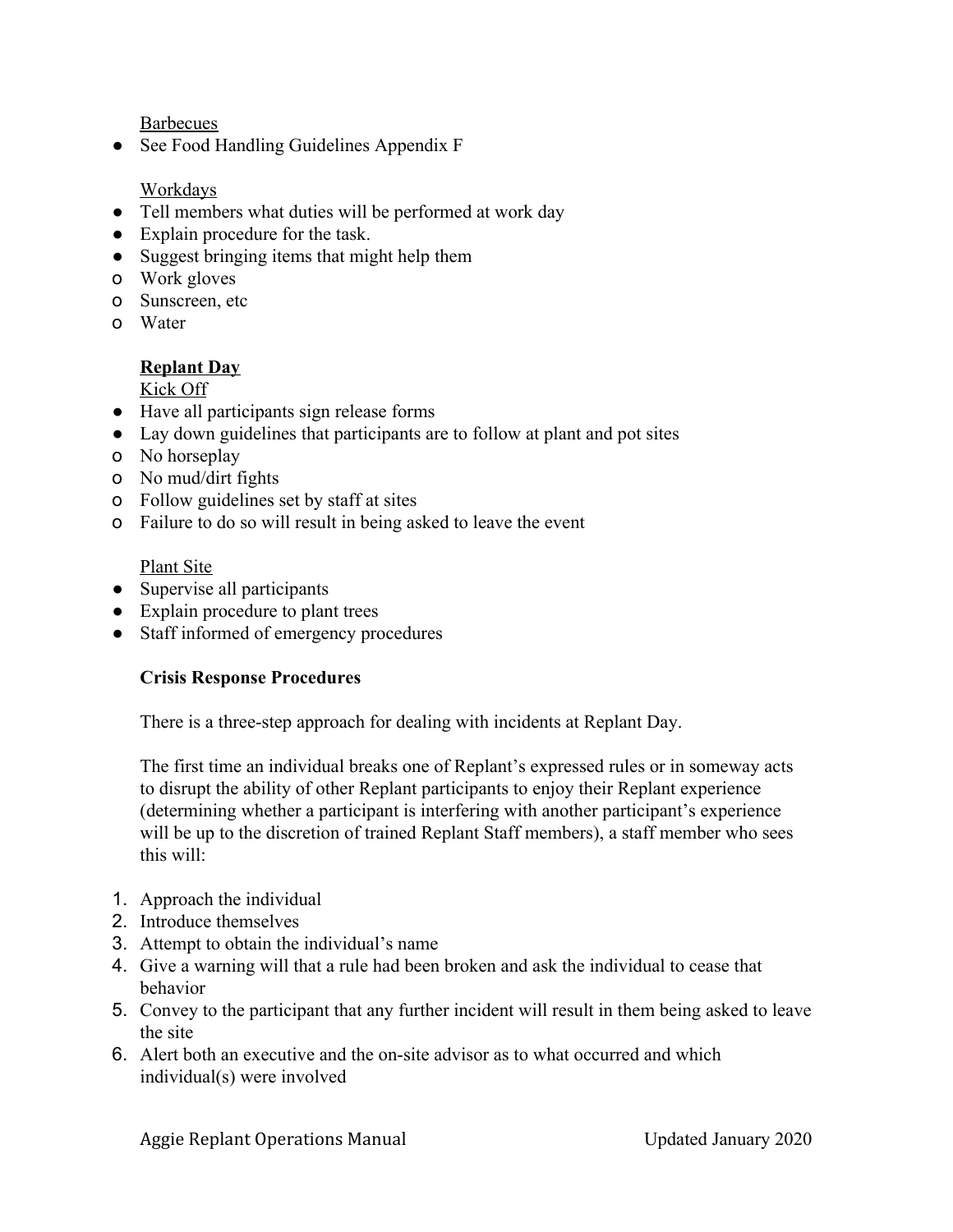If a second incident occurs involving the same individuals, an executive member will:

- 1. Pull the individuals aside
- 2. Make introductions
- 3. Request that the individuals check-out and leave the site
- 4. Fill out an incident report form (see p. 21-22)
- 5. Call the Solutions Table back at Kickoff (where a second incident report form will be filed)

If the participants refuse to leave the site or cause further disruptions in doing so, the College Station/Bryan/University Police Departments (depending on location) will be called for assistance.

## **Texas A&M Student Rules**

Alcohol Use – See Appendix G Drug Use - See Appendix H Hazing - See Appendix I Sexual Harassment - See Appendix J Discrimination - See Appendix K

# **VI. Organizational History**

**Calendar of Events** See Appendix L

## **Event Evaluations**

For evaluation forms, see Appendix N

#### **Budgets & Financial Records** See Appendix M